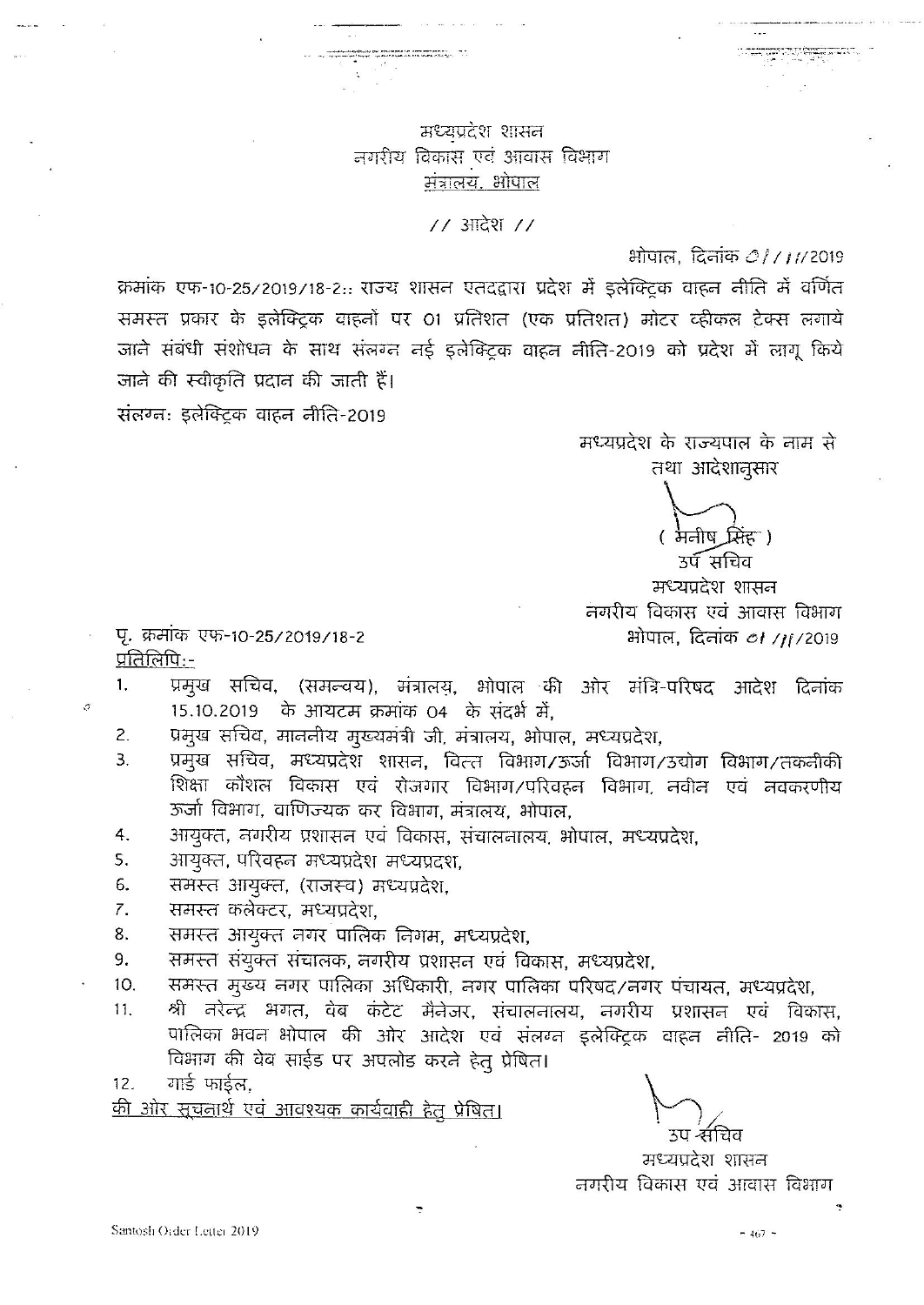# **MADHYA PRADESH ELECTRIC VEHICLE (EV) POLICY 2019**



**URBAN DEVELOPMENT & HOUSING DEPARTMENT Government of Madhya Pradesh**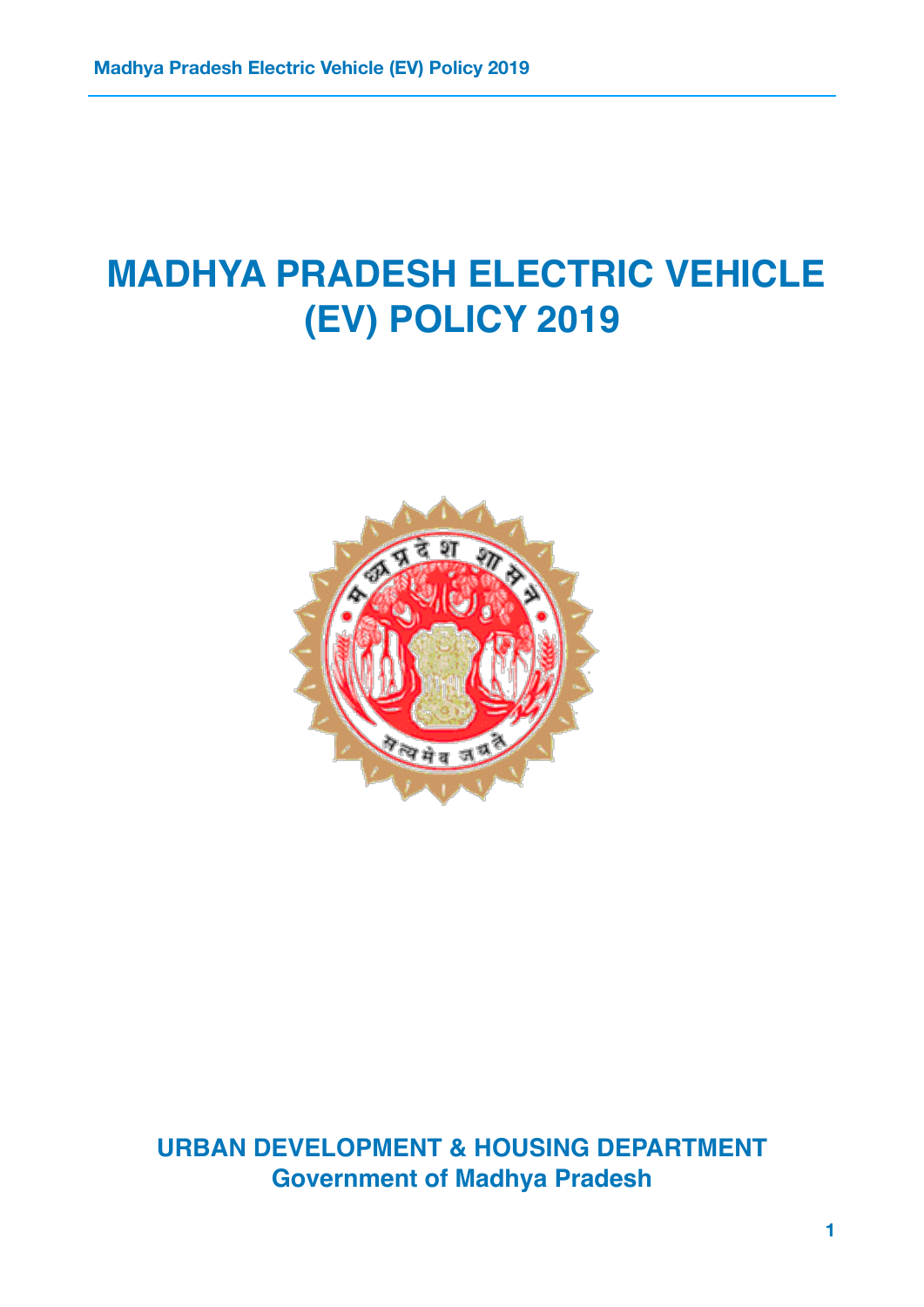<span id="page-2-0"></span>

| <b>Foreword</b>                                                  | 3  |
|------------------------------------------------------------------|----|
| <b>Terminologies</b>                                             | 4  |
| <b>Abbreviation</b>                                              | 6  |
| 1. Background                                                    | 7  |
| 2. Objectives                                                    | 9  |
| <b>3. Scope of Policy</b>                                        | 9  |
| <b>4. Nodal Organisation</b>                                     | 10 |
| <b>5. Expected Outcomes</b>                                      | 10 |
| <b>6. Legislative and Regulatory Context</b>                     | 11 |
| 7. Strategy                                                      | 12 |
| <b>8. Driving EV Adoption</b>                                    | 12 |
| 9. Electric Vehicle Type Incentive Structure                     | 13 |
| 10. Charging Infrastructure                                      | 20 |
| 11. Other Initiatives for development of chARGING INFRASTRUCTURE | 26 |
| <b>12. Demand Creation</b>                                       | 27 |
| 13. Recycling Ecosystem - Battery and EVs                        | 29 |
| <b>14. Manufacturing</b>                                         | 30 |
| 15. Research & Innovation Oriented Industrial Development        | 30 |
| 16. Creating Jobs - Vocational Training and R&D                  | 31 |
| <b>17. Policy Implementation</b>                                 | 32 |
| 18. Funding                                                      | 33 |
| <b>19. Operational Guidelines</b>                                | 33 |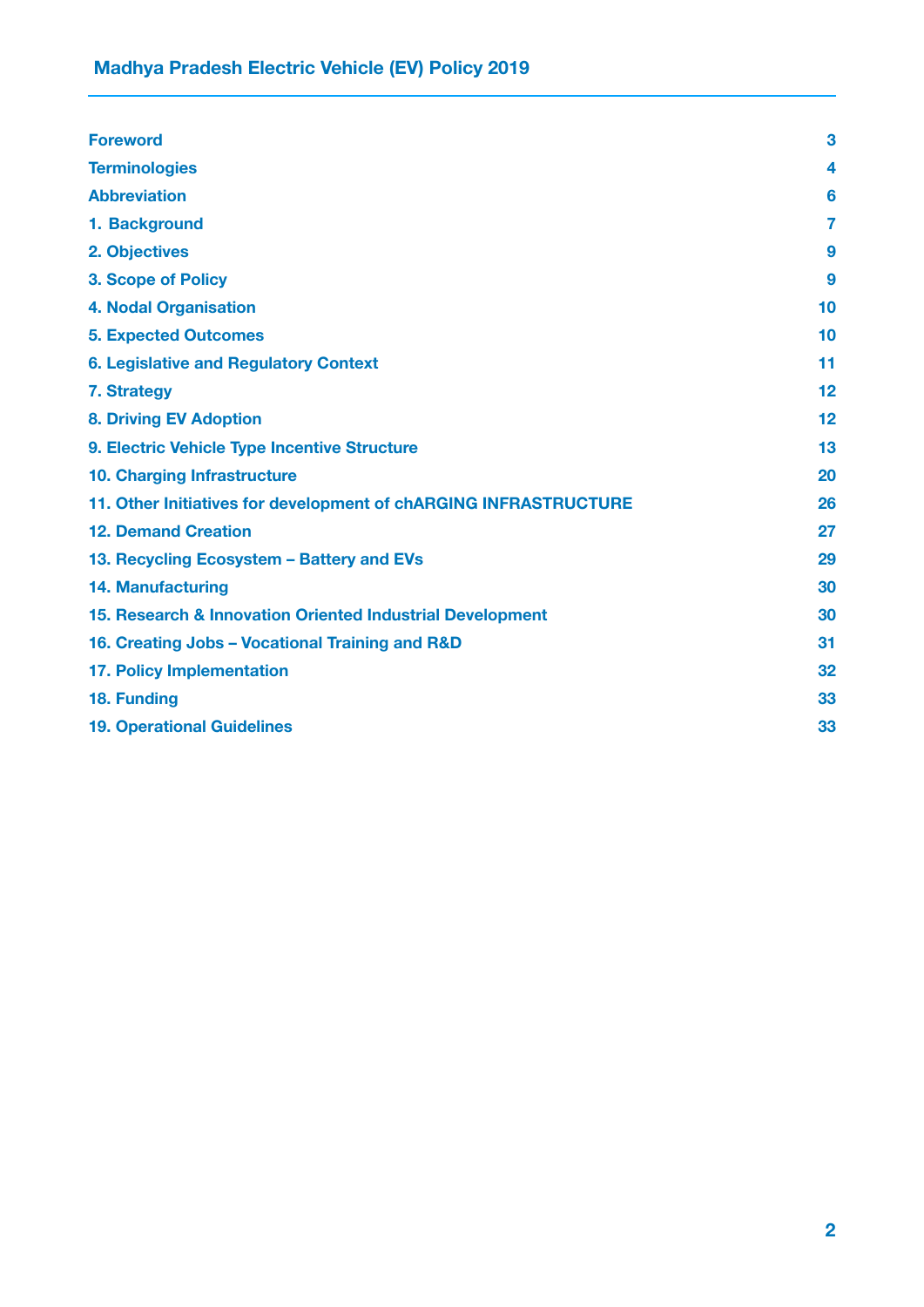# **FOREWORD**

<span id="page-3-0"></span>Historically, mobility and fossil fuels have been inextricably linked with electric vehicles being successful only in a few niche markets. However, over the last decade, a collection of circumstances have conspired to create an opening for electric mobility to enter the mass market. The government of Madhya Pradesh has actively taken up the subject of upliftment of Public Transport under various State and Centre sponsored schemes such as Dedicated Urban Transport Fund (DUTF), Atal Mission for Rejuvenation and Urban Transportation (AMRUT) and other foreign aided projects. Though continuous efforts are being made to expand the public transport infrastructure (rolling and solid stock) across the cities of Madhya Pradesh.

The Urban Development and Housing department of Madhya Pradesh has prepared "Madhya Pradesh Electric Vehicle (EV) Policy 2019" to accomplish the objectives of 'Electric Vehicle Initiative (EVI).

Electric Vehicle Initiative (EVI), under Madhya Pradesh Electric Vehicle (EV) Policy 2019, is dedicated to accelerating the deployment of EV's. The government of Madhya Pradesh has actively taken the subject of EVI. Adoption of Electric Vehicle for Road Transport contributes to a wide range of goals. These include better air quality, reduction in noise pollution, enhanced energy security and in combination with a low carbon power generation mix, reduced greenhouse gas emission. Though continuous efforts are being made to expand the EVI network in cities, but considering the present situation of air quality in state, EVI is expected to play a pivotal role in controlling noise and air pollution. Despite Central and State Government incentives, pure electric vehicle penetration currently remains quite low in India, about 0.1% for cars, 0.2% for 2 wheelers and practically nil for commercial vehicles. This is largely driven by following critical hurdles, Low level of investment in EV manufacturing capacity, High upfront purchase price of EVs, Lack of Initiative in this program, Lack of product comparable to ICE vehicles and lack of ICE vehicles discouraging policy(especially in 2 wheeler vehicles).

The main objective of EVI is to bring about a material improvement in air quality by bringing down emissions form transport sector. To do so, this policy will seek to drive rapid adoption of Electronic Vehicles (EV) in a manner where they contribute to 25% of all new vehicle registration by 2026. Currently, the local bodies of state, lack the initiative required to improve air quality, but this policy will play pivotal role in this. In addition, there is a pressing need to inculcate behavioural change among the citizens and capacity among stakeholders to ensure successful implementation of EVI in state. The policy shall act as a guiding document for the local bodies by setting the context, priorities and direction to ensure proper implementation of EVI across all the areas of the state.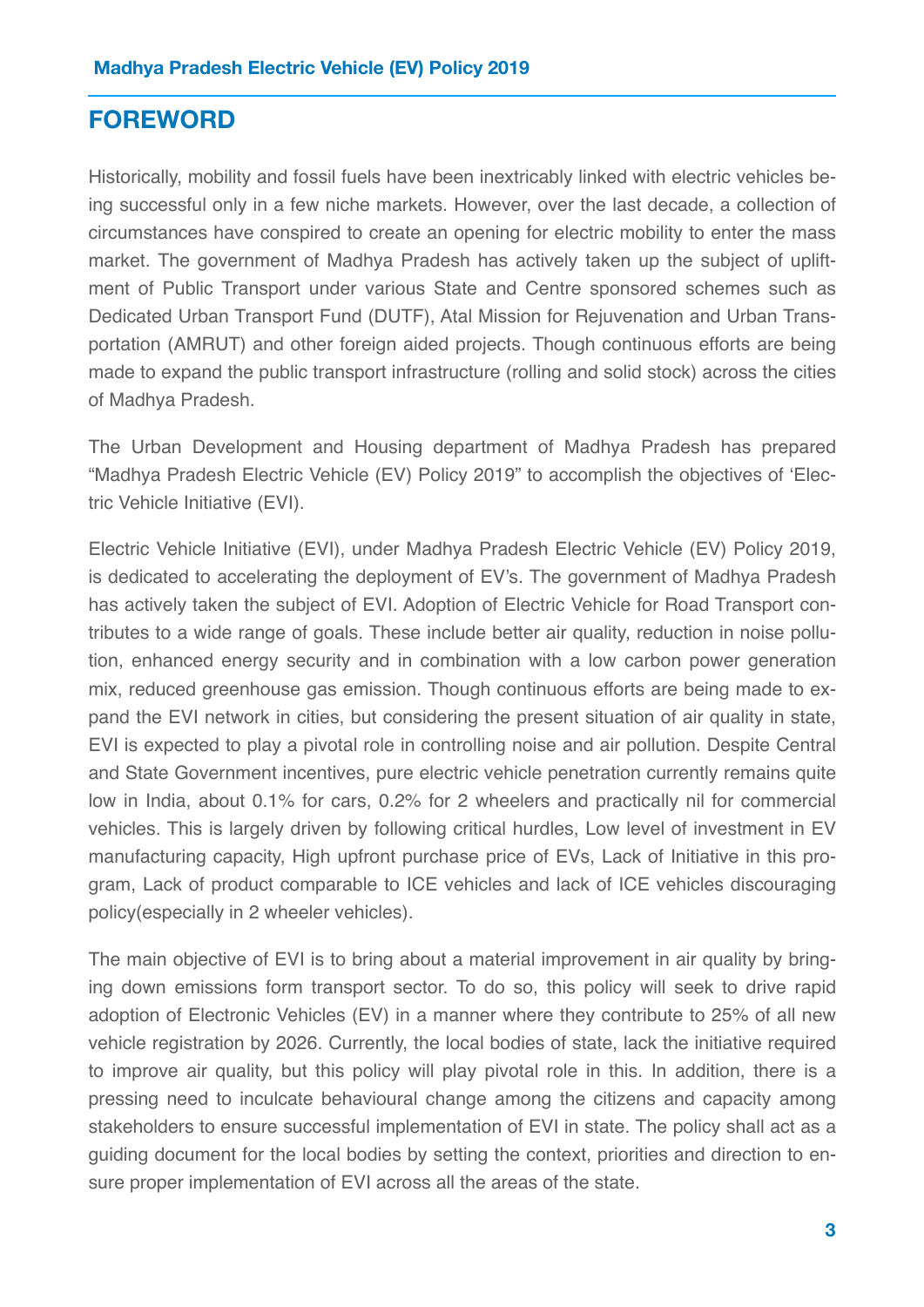# **TERMINOLOGIES**

**Advance Battery**: Advance Battery' represents the new generation batteries such as Lithium polymer, Lithium Iron phosphate, Lithium Cobalt Oxide, Lithium Titanate, Lithium Nickel Manganese Cobalt, Lithium Manganese Oxide, Metal Hydride, Zinc Air, Sodium Air, Nickel Zinc, Lithium Air and other similar chemistry under development or under use.

**Authority:** Any GoMP department, agency or official nominated by Madhya Pradesh Urban Development And Housing Department for enforcement or implementation of provisions of Madhya Pradesh Electric Vehicle (EV) Policy 2019.

**AC Chargers:** Batteries are DC and needs DC power for charging it. If the public chargers (also known as off- board chargers) are DC chargers, the batteries / vehicles could be charged directly. For public outlets feeding AC supply to the EV, the chargers are on-board and these on-board chargers are supplied by vehicle manufacturer.

**Battery Electric Vehicle:** The term battery electric vehicle (BEV) refers to automobiles with only electric motor and advanced batteries (to power the engine) with similar or more energy density than that of a Lithium Ion battery. Hybrid electric vehicles with fossil fuel based engines, are not covered under this policy.

**Charging:** All functions necessary to condition standard voltage and frequency AC supply current to a regulated voltage/current level to assure proper charging of the EV traction battery and/or supply of energy to the EV traction battery bus, for operating on-board electrical equipment in a controlled manner to assure proper energy transfer.

**Charging/Battery Swapping Equipment:** Equipment that is exclusively used to charge the battery or swap the battery inside a BEV. These equipment can be installed at existing fuel stations or separate charging or battery swapping stations. This policy doesn't cover incentives for manufacturing any supporting equipment (such as transformers, junction boxes etc.) that is not exclusive to BEV charging/swapping equipment.

**Charger Classification:** With reference to the charger types discussed above, it is more appropriate to classify chargers based on power rating instead of the rate of charging visà-vis "slow-chargers" or fast-chargers". The definition of "slow chargers" and "fast chargers" is not sufficient, as the same charger should be acting as a slow charger or a fast charger depending upon the vehicle to be charged. For example, a 2.5KW charger will be slow charger for a 4-wheeler but could be a fast charger for a 2-wheeler.

**Dedicated off-board charger:** Off-board charger designed to be used only by a specific type of EV, which may have control charging functions and/or communication.

**Electric Vehicle:** Electric Vehicle (EV) refers to automobiles using an electric motor that is driven by either batteries, ultra capacitors or fuel cells.

**Electric Mobility Ecosystem:** This policy addresses various components and end products of the electric mobility ecosystem. Such an ecosystem encompasses the "Electric Vehicles and components such as Lithium Ion Batteries (or other advanced batteries with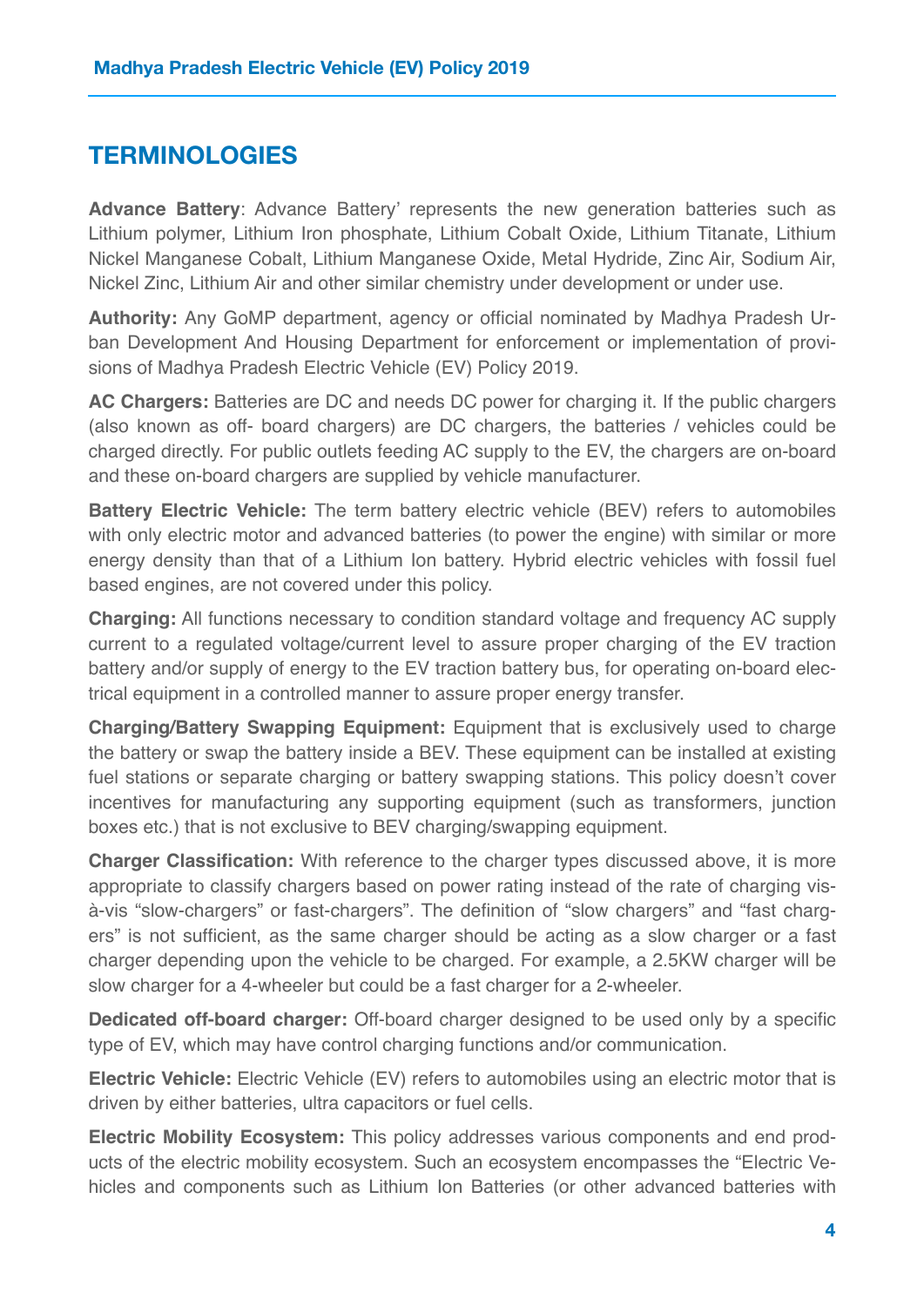<span id="page-5-0"></span>comparable energy/power densities), Super capacitors, Fuel cell systems, EV Charging equipment, Hydrogen generation, storage and refuelling equipment, Battery swapping equipment, EV Motors & Controllers and other EV powertrain components, Battery management systems, EV electronics, electric harness etc. integral to the functioning of an EV.

**EV Charger:** An EV charger, also called Electric Vehicle Supply Equipment (EVSE) is an element in EV infrastructure that supplies electric energy for recharging the electric vehicles. As proliferation of EVs depends on access to the charging infrastructure, the nation needs to follow common specifications and standards for the infrastructure be used for all categories of vehicles and help it scale seamlessly.

**Fuel Cell Electric Vehicle:** Fuel Cell Electric Vehicle (FCEV) refers to the vehicle which uses a fuel cell in combination with a battery or super-capacitor, to power its on-board electric motor. Fuel cell in vehicles generate electricity to power the motor, by using hydrogen as fuel.

**MPUDHD:** Madhya Pradesh Urban Development And Housing Department.

**MPIPP:** Madhya Pradesh Industrial Promotion Policy 2010 as applicable with amendments

**On-board charger:** Charger mounted on the vehicle and designed to operate only on the vehicle.

**Off-board charger:** Charger connected to the premises wiring of the a.c. supply network (mains) and designed to operate entirely off the vehicle. In this case, direct current electrical power is delivered to the vehicle.

**Private Charger:** The home private chargers are generally used with 230V/15A single phase plug which can deliver a maximum of up to about 2.5KW of power. Thus, the vehicles can be charged only up to this rate. The billing for the power is part of home-metering. This will be continued till a policy evolves to charge the home users differently for EV use, however, inclusion of RCD (Residual Current Devices) should be ensured. IEC 60309 Industrial connector to be used from both ends. The existing Indian safety guidelines should be followed.

**Public Charger:** For charging outside the home premises: the electric power needs to be billed and payment needs to be collected. Further, the charges may depend on state of grid (whether it is power-surplus or is in power-deficit state). The power utilities may also want to manage power drawn by these chargers from time to time.

**UltraCapacitors:** An ultra-capacitor, also known as a super-capacitor, or electrochemical capacitor, is a device for storing electrical energy.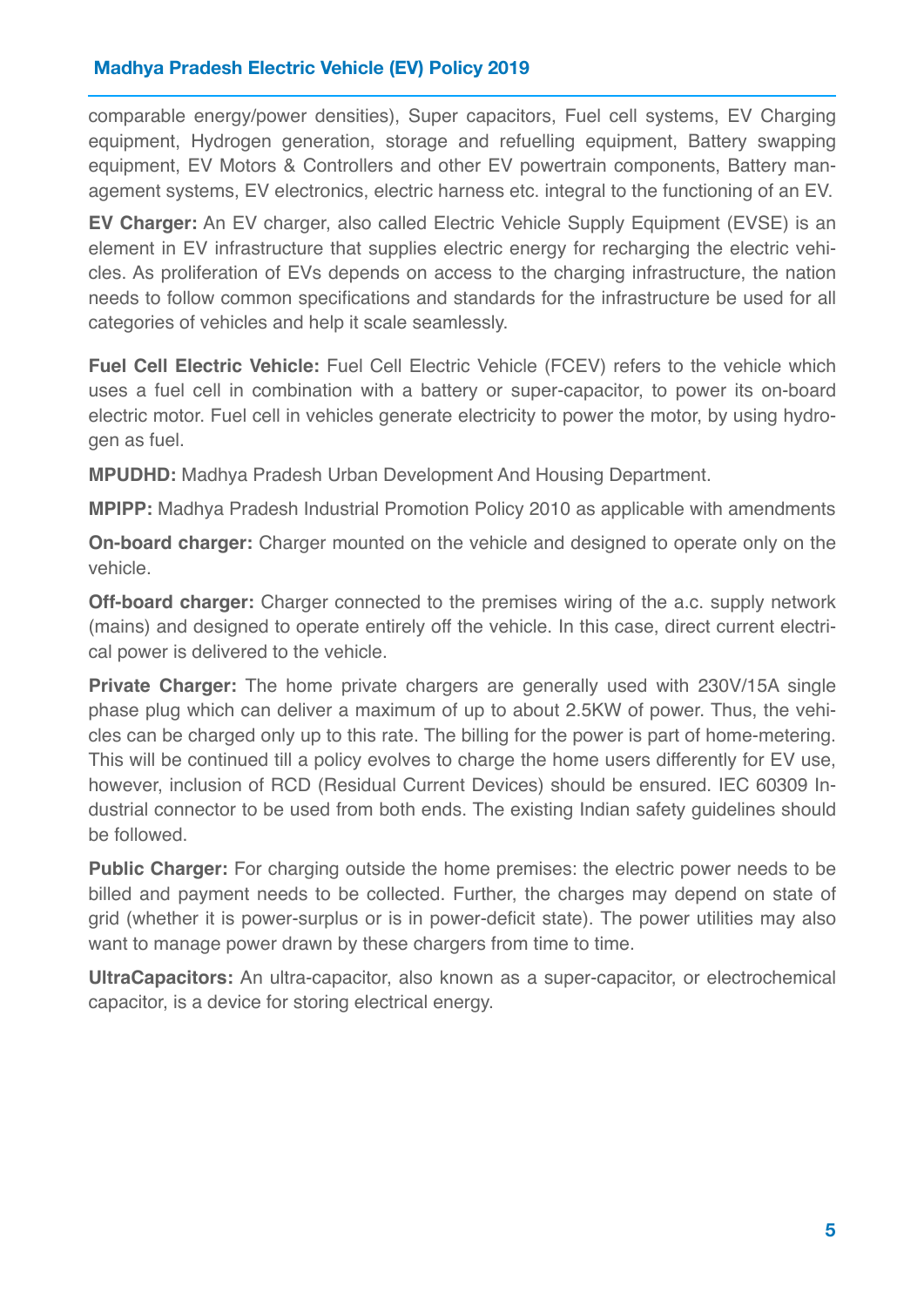| ADDNLYMIUN        |                                                                 |
|-------------------|-----------------------------------------------------------------|
| <b>AMRUT</b>      | Atal Mission for Rejuvenation and Urban Transformation          |
| <b>ARAI</b>       | <b>Automotive Research Association of India</b>                 |
| <b>AC</b>         | <b>Auto Clusters</b>                                            |
| <b>ASMC</b>       | <b>Automotive Suppliers Manufacturing Centres</b>               |
| <b>BEV</b>        | <b>Battery Electric Vehicles</b>                                |
| <b>BSO</b>        | <b>Battery Swapping Operators</b>                               |
| <b>CI</b>         | <b>Charging Infrastructure</b>                                  |
| <b>CIRT</b>       | <b>Central Institute of Road Transport</b>                      |
| <b>CAPEX</b>      | <b>Capital Expenditure</b>                                      |
| <b>CSR</b>        | <b>Corporate Social Responsibility</b>                          |
| DL                | <b>Driving Licence</b>                                          |
| <b>EV</b>         | <b>Electric Vehicle</b>                                         |
| <b>EESL</b>       | <b>Energy Efficiency Services Limited</b>                       |
| EV <sub>2</sub> X | <b>Electric Vehicle To Everything</b>                           |
| ER.               | E-Rickshaws (ER)                                                |
| <b>ECS</b>        | <b>Equivalent Car Spaces</b>                                    |
| <b>EO</b>         | <b>Energy Operators</b>                                         |
| <b>EMS</b>        | <b>Electric Mobility Cell</b>                                   |
| <b>FAME</b>       | Faster Adoption and manufacture of (Hybrid &) Electric Vehicles |
| <b>FCEV</b>       | <b>Fuel Cell Electric Vehicle</b>                               |
| <b>GoMP</b>       | <b>Government of Madhya Pradesh</b>                             |
| <b>GOI</b>        | <b>Government of India</b>                                      |
| <b>ICAT</b>       | <b>International Centre for Automotive Technology</b>           |
| <b>ICE</b>        | <b>Internal Combustion Engines</b>                              |
| <b>ISBT</b>       | <b>Inter State Bus Terminals</b>                                |
| <b>MPEMB</b>      | <b>Madhya Pradesh Electric Mobility Board</b>                   |
| <b>MOHUA</b>      | <b>Ministry of Housing and Urban Affairs</b>                    |
| <b>MPPCB</b>      | <b>Madhya Pradesh Pollution Control Board</b>                   |
| <b>NBFC</b>       | <b>Non-Banking Financial Companies</b>                          |
| <b>NUTP</b>       | <b>National Urban Transport Policy</b>                          |
| <b>RWA</b>        | <b>Residents Welfare Associations</b>                           |
| <b>STU</b>        | <b>State Government Transportation Units</b>                    |
| <b>SC</b>         | <b>Skill Centres</b>                                            |
| <b>TSR</b>        | <b>Three-Seater Auto-Rickshaws</b>                              |
| <b>UDHD</b>       | <b>Urban Development &amp; Housing Department (UDHD)</b>        |
| <b>VRDI</b>       | Vehicle research and development establishment                  |

# <span id="page-6-0"></span>**ABBREVIATION**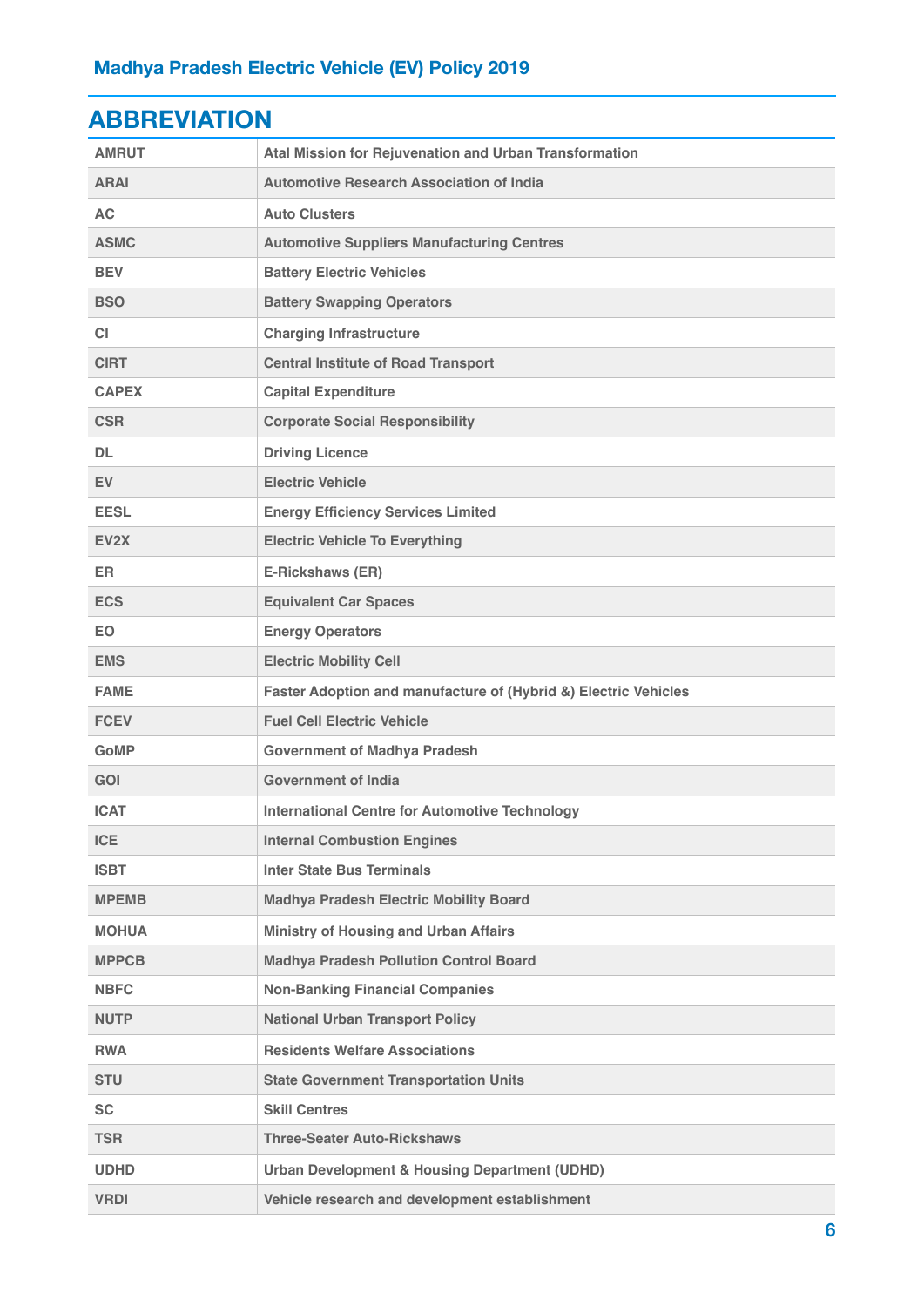# **1. BACKGROUND**

Madhya Pradesh is the second largest State of the country. Covering almost 9.5% of the area (308,000 sq.km), it has 6% (72.5 million) (Census 2011) of the country's total population. According to the 2011 Census, the State has registered 25 percent decadal growth in urban population when compared against data from 2001 census. The transportation needs for the state are catered by 4,709km of National Highways, 10,859km of State

Highways, 19,574km of Major District Roads and 24,209km of Rural Roads. The road network in MP currently services traffic which has increased at an average rate of 12.91% from year 2000 to 2010. The transport policy of MP predicts that the number registered commercial vehicles in the state will increase at the rate of 10% annually. The share of all the modes of transport out of a total 60 lakh registered in the state is presented in Figure 1.



From the year 2011 to 2014 alone, the number of newly registered vehicles in MP was over 23 lakhs. 90% of these vehicles constituted of two wheelers and four wheelers used for private transit. Estimating from these numbers, almost 2,000 newly registered two and four wheelers are introduced in the state every day. This cuts a bleak figure in terms of vehicular emissions as tailpipe emissions have been proven to be a significant aggregator towards increasing levels of air pollution.

Special Purpose Vehicles (SPV) have been constituted in 20 cities for implementing the cluster-based bus system comprising of authorities (Mayor, Collector, Municipal Commissioner/ Chief Municipal Officer, Traffic Police, RTO, Police, Municipal Corporation) from various Urban Local Bodies (ULB). The role of these SPVs is to facilitate, regulate, oversee and strive to grow intra-city as well as inter-city public bus transport in MP and their respective cities. For putting the project in action, 3 major components were devised,

- (i) Bus Procurement & Operation,
- (ii) Intelligent Transport Management System (ITMS),
- (iii) Bus Terminal & Bus Stops Development

Recently, under the central government's scheme AMRUT, buses have been slated to be provided to various SPVs in the state. Out of these 438 buses have been put into operations. These buses will connect small cities/ villages of the state to the larger cities in MP.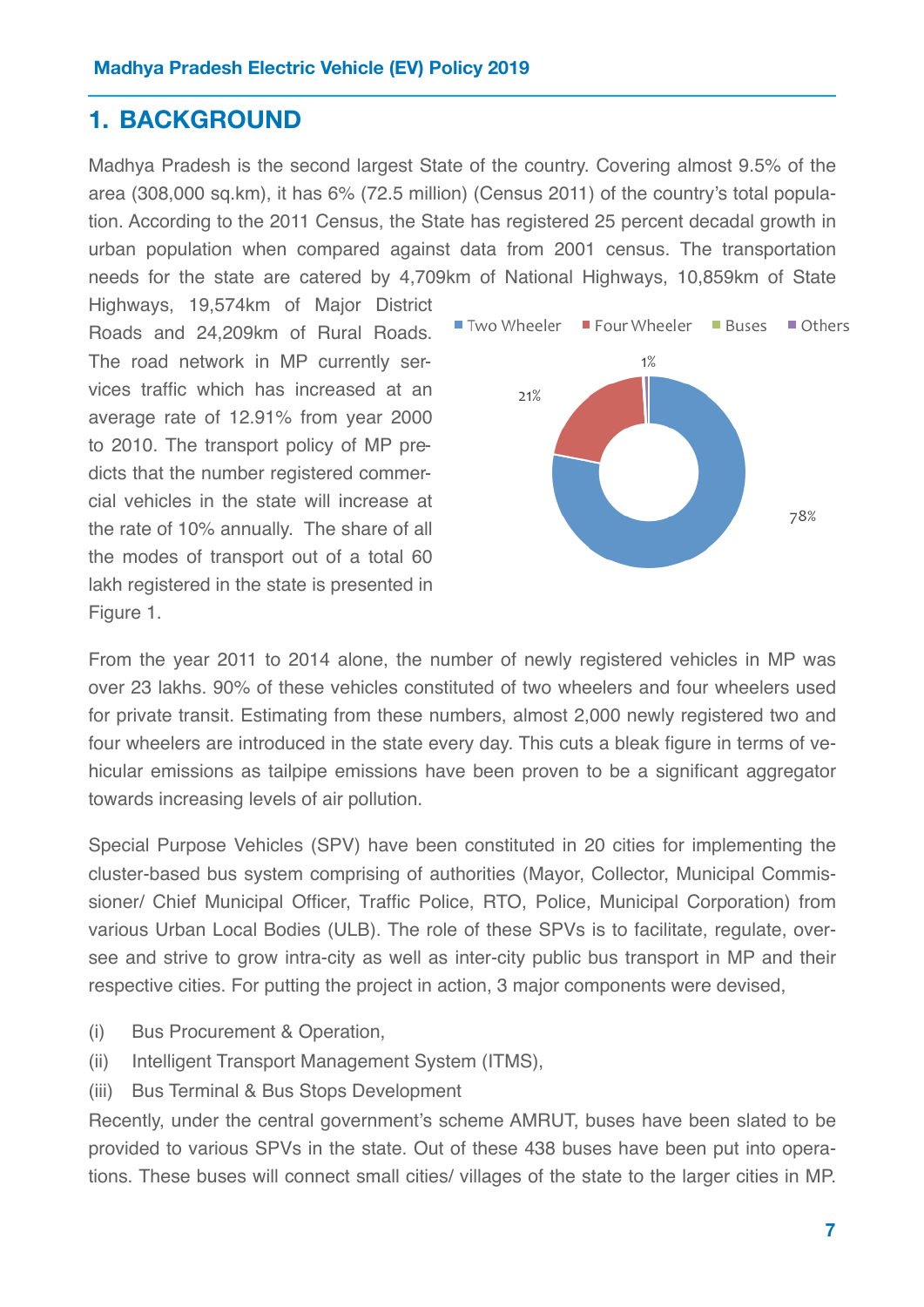<span id="page-8-0"></span>This system is intended to provide the citizens of the said cities/villages accessibility to services like healthcare, education, employment etc. present in the bigger cities in the state.

The Madhya Pradesh Electric Vehicle (EV) Policy 2019, to be notified by the Government of Madhya Pradesh ('GoMP') and which will remain valid for five years from the date of notification, recognises that a new approach is required to kick-start EV adoption in Madhya Pradesh. It will therefore seek to put in place measures that address the key hurdles to EV adoption. The Government of Madhya Pradesh ('GoMP') will also develop a communication plan focused on driving awareness regarding the benefits of adopting electric vehicles and the key elements of this policy.

This policy will apply exclusively to Battery Electric Vehicles (as defined in Annexure -1, FAME India). Mild Hybrid, Strong Hybrid and Plug-in Hybrid Electric Vehicles will not be targeted by this policy. 'FAME India' in this policy refers to the Scheme for Faster Adoption and Manufacturing of Hybrid & Electric Vehicles in India as notified on 13th March, 2015 by the Govt. of India and any subsequent amendments thereof.

<span id="page-8-1"></span>Internal combustion engines (ICEs) are one of the key technological innovations that have facilitated faster and efficient movement of both people as well as goods. Over the decades, an improvement in their efficiency, an increase in oil drilling and innovation in manufacturing have brought considerable momentum to adoption and growth of automobiles and fuelled economic growth.

The Government of Madhya Pradesh ('GoMP') understands that the transformation has to begin in cities over the next decade while the charging infrastructure are built to support the adoption of EVs. It is foreseen that adoption of EVs might begin with public transportation, stage carriers and commercial taxi & scooter fleet providers, given the comparable total cost of ownership between EVs and ICE vehicles in their usage model. As parity between the cost of an EV and ICE vehicle is achieved along with proliferation of charging infrastructure inside the cities and on highways, the end of next decade could potentially see mass adoption of EVs.

The GoI has provided tremendous support for EVs through incentives under "Faster Adoption and Manufacturing of Hybrid and Electric Vehicles" (FAME) Policy. The Ministry of New and Renewable Energy has also supported R&D and demonstration projects on various aspects of hydrogen energy including its production, storage and use as a fuel for generation of mechanical / thermal / electrical energy. Accordingly, the Government of Madhya Pradesh has identified Electric Mobility space to be robust growth driver in the years to come. It aims to be a frontrunner in building a sustainable transportation infrastructure by promoting Electric Mobility Ecosystem in Madhya Pradesh.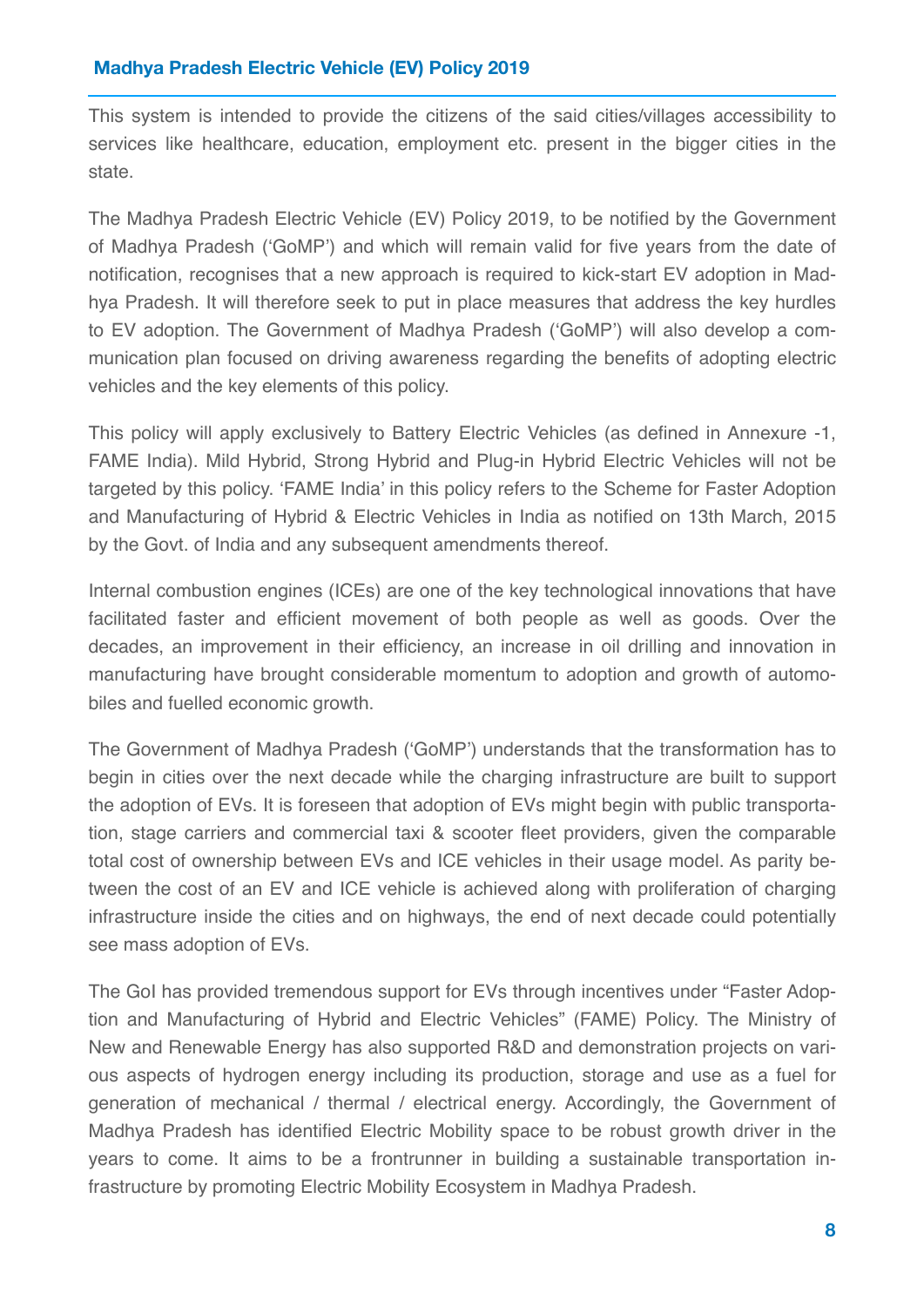# **2. OBJECTIVES**

<span id="page-9-0"></span>**2.1.** The primary objective of the Madhya Pradesh Electric Vehicle (EV) Policy 2019 is to promote sustainable electric mobility and bring about a material improvement in Madhya Pradesh air quality by bringing down emissions from transport sector. To do so, this policy will seek to drive rapid adoption of Electric Vehicles (EVs) in a manner where they contribute to 25% of all new public transport vehicles registrations by 2026.

**2.2.** To enable faster adoption of electric vehicles in Madhya Pradesh by ensuring safe, reliable, accessible and affordable Charging Infrastructure eco-system and promoting the renewable energy usage in charging infrastructure.

**2.3.** This policy will also seek to put in place measures to support the creation of jobs in driving, selling, financing, servicing, charging and manufacturing of EVs.

# <span id="page-9-1"></span>**3. SCOPE OF POLICY**

**3.1.** This policy is applicable only to EVs and the components that are integral to its manufacturing and operation (EV charging or BEV (Battery Electric Vehicle) battery swapping infrastructure).

**3.2.** Firms availing incentives under this policy will not be eligible for incentives under the the industrial policy of the GoMP. Separate guidelines will be issued for implementation of this policy.

**3.3.** Private Transport - In order to achieve the above-mentioned goals and objectives, the policy targets a substantial substitution of currently registered ICE vehicles being used with various electric vehicles throughout MP.

**3.4.** Public Transport - Through this policy the existing intracity bus fleets in the state will be augmented (or substituted) by electric buses to reduce energy consumption, harmful emissions in public transport sector and improve local and global air quality. Cities of the state where electric bus operations are not warranted due to low population, e-rickshaws, e-auto rickshaws will be promoted as modes of public transport. Assimilation of electric buses in current public transport bus fleets throughout the state.

**3.5.** Charging infrastructure - This policy will provide the guidelines for development of adequate charging infrastructure for various EVs, both as public and private transit entities and usage of renewable energy in charging infrastructure.

**3.6.** Introducing an online portal for information regarding EVs, applying for EV related incentives, information regarding charging infrastructure etc.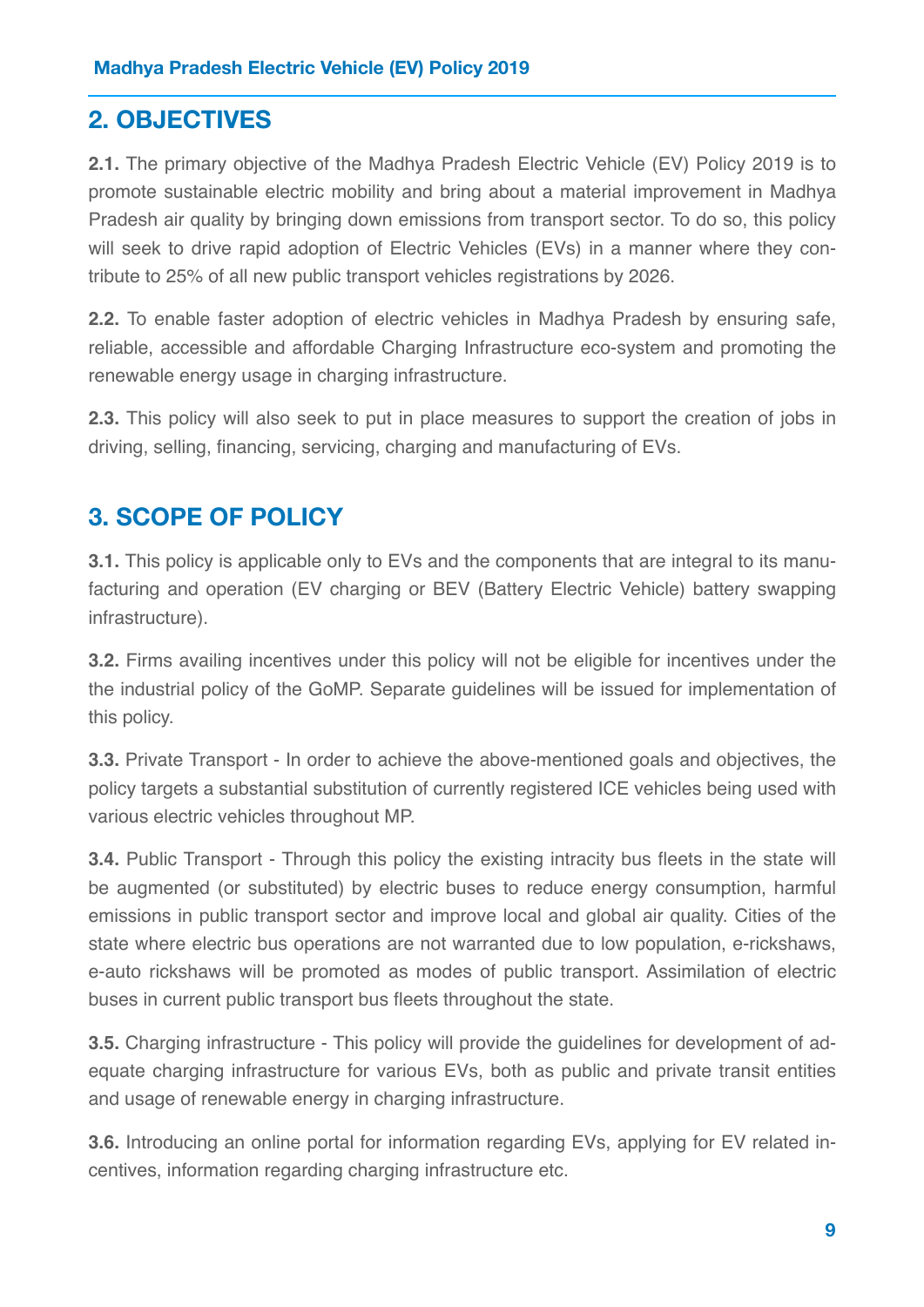**3.7.** To create newer employment opportunities by promoting EV manufacturing, charging infrastructures and promoting usage of EVs in public private transport.

# **4. NODAL ORGANISATION**

**4.1.** Madhya Pradesh Urban Development & Housing Department (UDHD), Government of Madhya Pradesh ('GoMP'), will be the nodal department for the implementation of Madhya Pradesh Electric Vehicle (EV) Policy 2019.

<span id="page-10-0"></span>**4.2.** The Government of Madhya Pradesh (GoMP) will setup a high level committee consisting of stakeholders from all concerned departments. The government will issue new directives to the respective departments to include any support needed for furtherance of Electric Vehicle (EV) in their operational policy under ease of doing business.

# **5. EXPECTED OUTCOMES**

**5.1.** To embrace electric mobility as a tool to promote shared mobility and clean transportation and ensure environmental sustainability, pollution reduction, energy efficiency and conservation and to create an ecosystem for manufacturing EV components in MP.

**5.2.** To encourage reliable, affordable and efficient EVs that meet performance and price through Government - collaboration for promotion and development of indigenous manufacturing capabilities, required infrastructure, consumer awareness and technology.

**5.3.** Reduce primary oil consumption in transportation.

**5.4.** Facilitate customer adoption of electric and clean energy vehicles.

**5.5.** Encourage cutting edge technology through adoption, adaptation, and research and development.

**5.6.** Improve transportation used by the common man for personal and goods transportation.

**5.7.** Reduce pollution in state. The number of vehicles on the road will get reduced with the introduction of modern shared transport systems like air-conditioned electric buses, e-cabs and e-rickshaws.

**5.8.** Create EV manufacturing capacity that is of global scale and competitiveness.

**5.9.** Facilitate employment growth in a sun-rise sector.

**5.10.** Creation of inclusive EV infrastructure by providing city wide accessibility (including unserved and under-served areas) of all the components of EV value chain.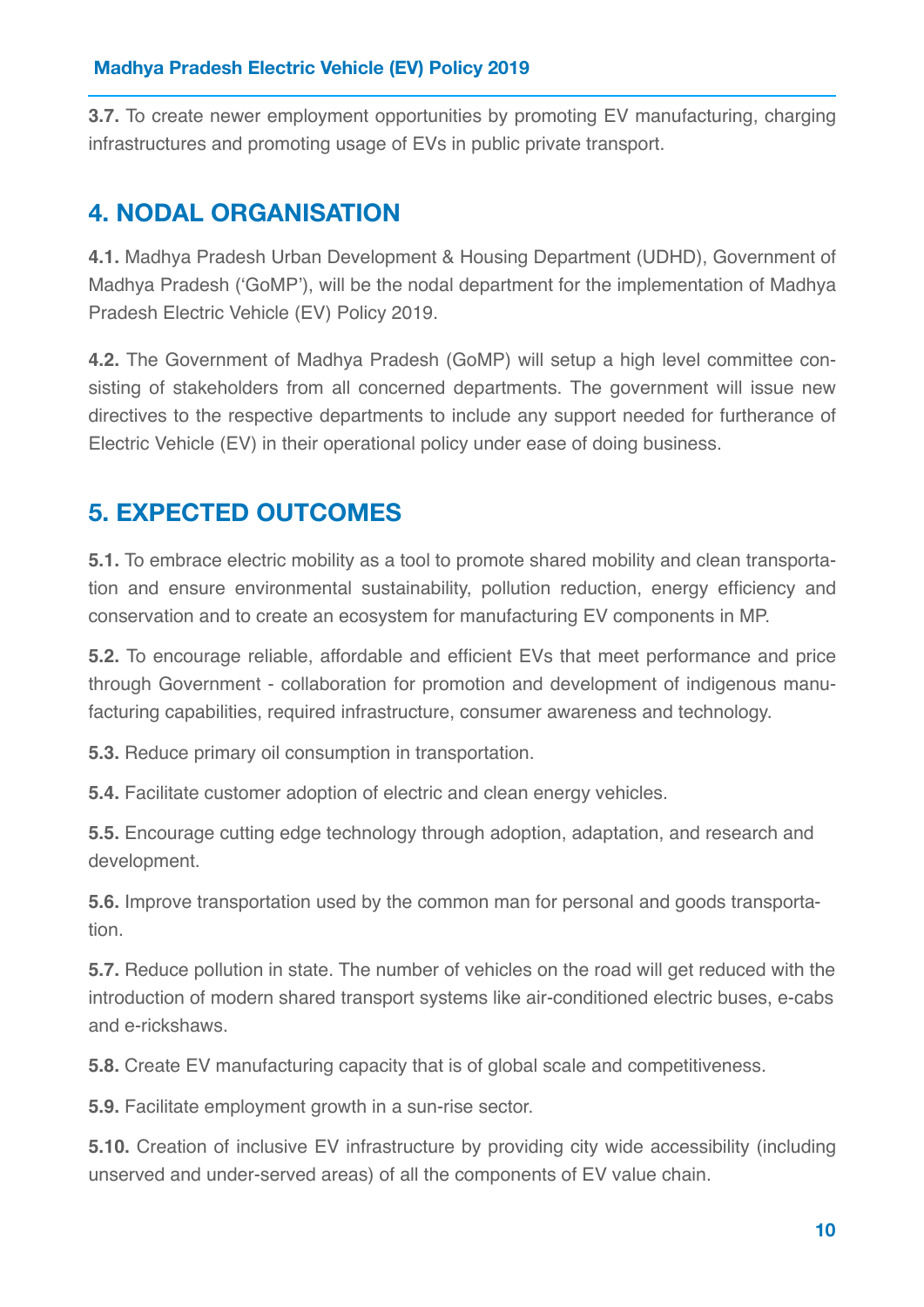**5.11.** Enabled environment for recycling and reuse batteries.

**5.12.** Regular operation and maintenance of existing and proposed EV's infrastructure.

**5.13.** Attract investments and create employment opportunities around power electronics, battery pack assembly, battery management system, electric motors, accessories and skilled areas like IT and R&D etc.

# **6. LEGISLATIVE AND REGULATORY CONTEXT**

### **6.1. LAWS, RULES AND REGULATIONS (CENTRAL)**

- <span id="page-11-0"></span>(i) The Motor Vehicles Act, 1988
- (ii) National Building Code, 2005
- (iii) Ministry of Road Transport & Highways (MORTH) Guidelines / Circulars

### **6.2. LAWS, RULES AND REGULATIONS (STATE)**

- (i) Madhya Pradesh Municipal Corporation Act, 1956
- (ii) Madhya Pradesh Municipal Council Act, 1961
- (iii) Madhya Pradesh Bhumi Vikas Adhiniyam, 2012

### **6.3. OPERATIONAL CONTROLS/ GUIDELINES**

<span id="page-11-1"></span>**6.3.1.** Madhya Pradesh Electric Vehicle (EV) Policy 2019 and all applicable guidelines, circulars and any other regulations issued by Government of India (GoI) and Government of Madhya Pradesh (GoMP).

# **6.4. REVISION OF TRANSPORT REGULATIONS FOR EVS**

**6.4.1.** All regulations below are applicable only for FCEVs (Fuel Cell Electric Vehicle) and BEVs (Battery Electric Vehicle) using advanced battery technologies with energy/power density similar or more than that of a Lithium-ion battery.

**6.4.2.** Electric commercial public transport will be given permits on priority by transport department.

**6.4.3.** Electric Autos/rickshaws will be allowed only in certain areas or outside major cities to avoid congestion.

**6.4.4.** Corporates will be allowed to own and operate electric vehicles for feeder transport of their employees.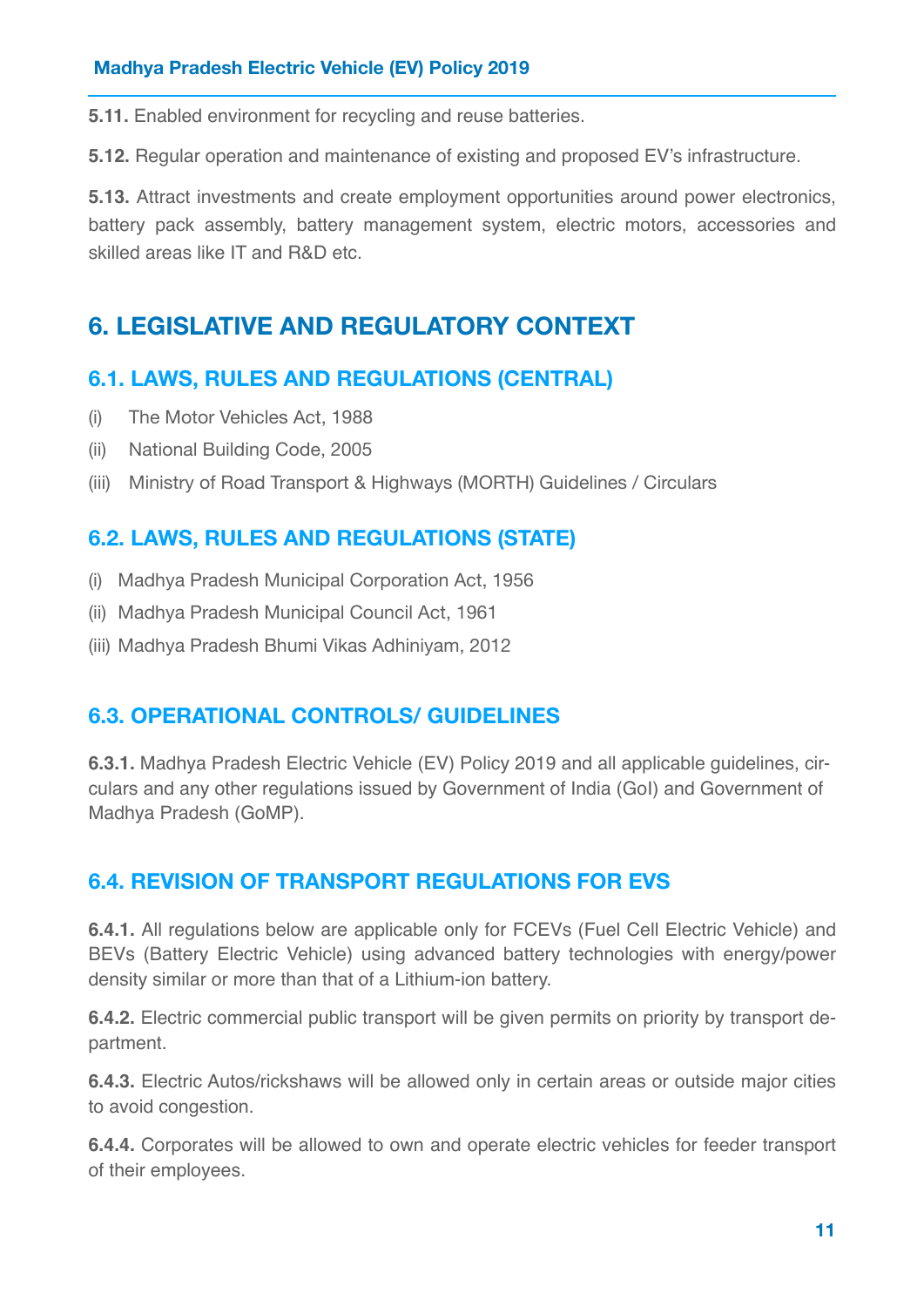<span id="page-12-0"></span>**6.4.5.** Registration will be allowed for 2 wheelers, 3-wheelers and 4-wheelers retrofitted with an electric motor and an electric powertrain using advanced battery technologies and certified by ARAI or other government recognised agency.

**6.4.6.** In order to avoid congestion in cities, EVs will be mandated in cities while phasing out polluting vehicles in parallel.

**6.4.7.** Electric mobility blueprint will be created for the entire state for a phase wise transition to EVs.

**6.4.8.** Transport department shall facilitate the online registration of EVs.

# **7. STRATEGY**

The GoMP wants to achieve its objectives by emphasising on

- (i) Driving EV Adoption
- (ii) Electric Vehicle Type Incentive Structure
- (iii) Manufacturing of EV and its Components
- (iv) Charging Infrastructure (CI)
- (v) Recycling Ecosystem Battery and EVs
- (vi) Demand Creation for EVs
- (vii) Research & Development

# **8. DRIVING EV ADOPTION**

To drive large scale adoption of EVs and maximise reduction of vehicle emissions, this policy will therefore focus attention on:

**8.1.** Incentivising the purchase and use of electric vehicles (EV) and also supporting the charging/battery swapping infrastructure of public/shared transport.

**8.2.** Private charging at residences / offices shall be permitted. DISCOM may facilitate the same.

**8.3.** Create a skilled workforce which is attuned to the needs of EV ecosystem and promote usage of Electric Vehicle (EV's) to enable transition to environment friendly cities.

**8.4.** Build next generation transportation infrastructure using Electric Vehicle to Everything (EV2X) platforms.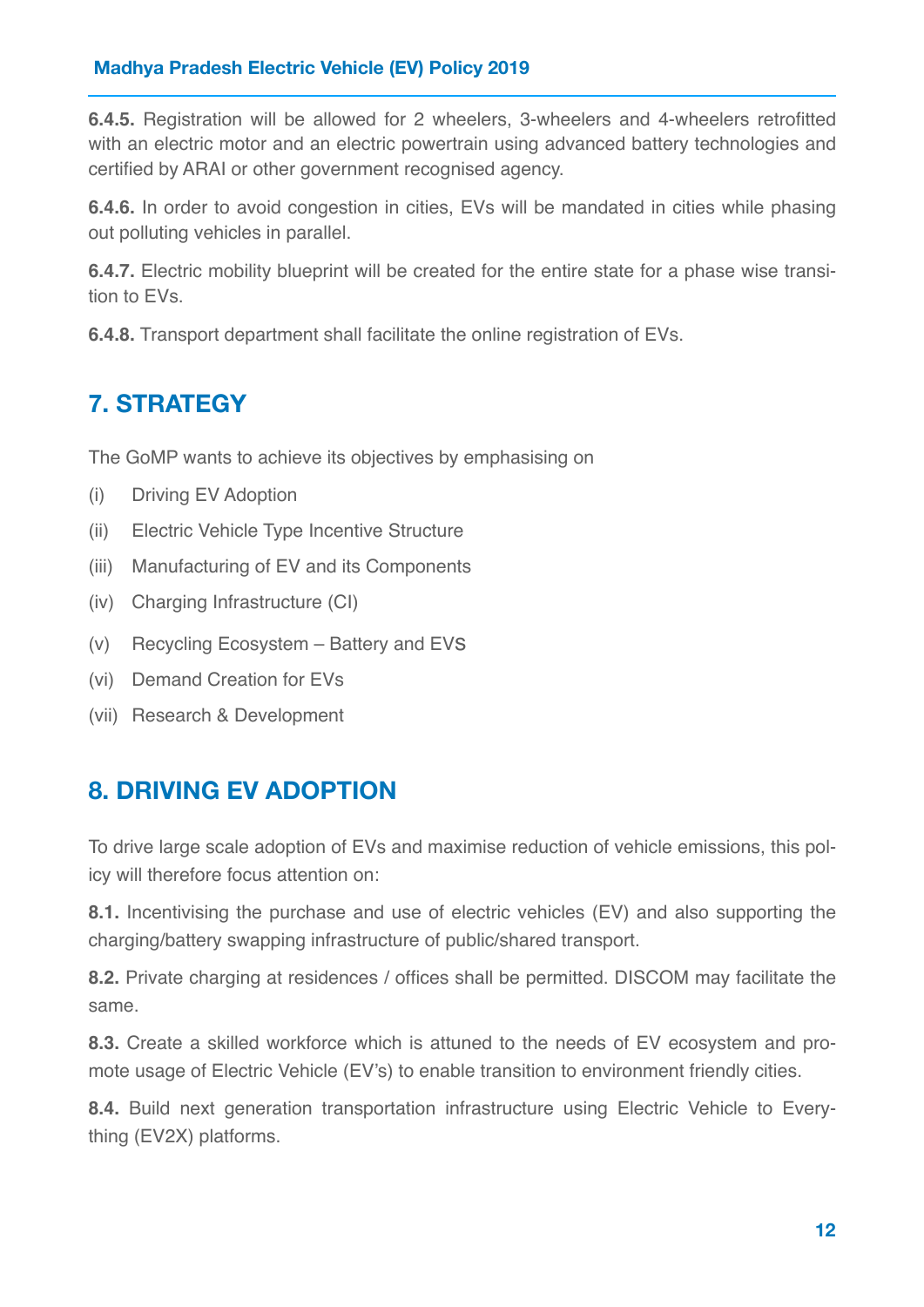# **9. ELECTRIC VEHICLE TYPE INCENTIVE STRUCTURE**

Following sections discusses the policy framework and incentives on the purchase of the following categories of electric vehicles.

- (i) Two-wheelers
- (ii) Shared E-Rickshaws
- (iii) Electric Auto Rickshaws
- (iv) Electric Goods Carriers (3 Wheeler)
- (v) Electric Car
- (vi) Buses
- (vii) Other Vehicles

All the electric vehicles that will be used in public transport services inside the city limits (Buses, shared rickshaws etc.) will operate under the rules and regulations constituted by the respective Urban Local Bodies and SPV where they operate.

### **9.1. TWO WHEELERS**

The incentives listed below will be available for electric two wheelers:

#### **9.1.1. INCENTIVES**

- (i) Regulatory Incentive:
	- (a) The first 15000 electric two-wheelers or total electric two-wheelers in 5 years whichever is less, will be charged 1% (One Percent) motor vehicle tax.
	- (b) Vehicle registration fees will be exempted for 22,500 electric two-wheelers or total electric two-wheelers in 5 years, whichever is less.
- (ii) Parking Cost: All electric two-wheelers will be provided a 100% waiver on parking charges at any Urban Local Body run parking facility for an initial period of 5 years.

#### **9.1.2. PARAMETERS**

(i) The incentives will be available for two-wheelers which fulfils the FAME India criteria or vehicles whose specifications are approved by ARAI/ CIRT/ ICAT/ VRDI or any other equivalent government agency or by UDHD.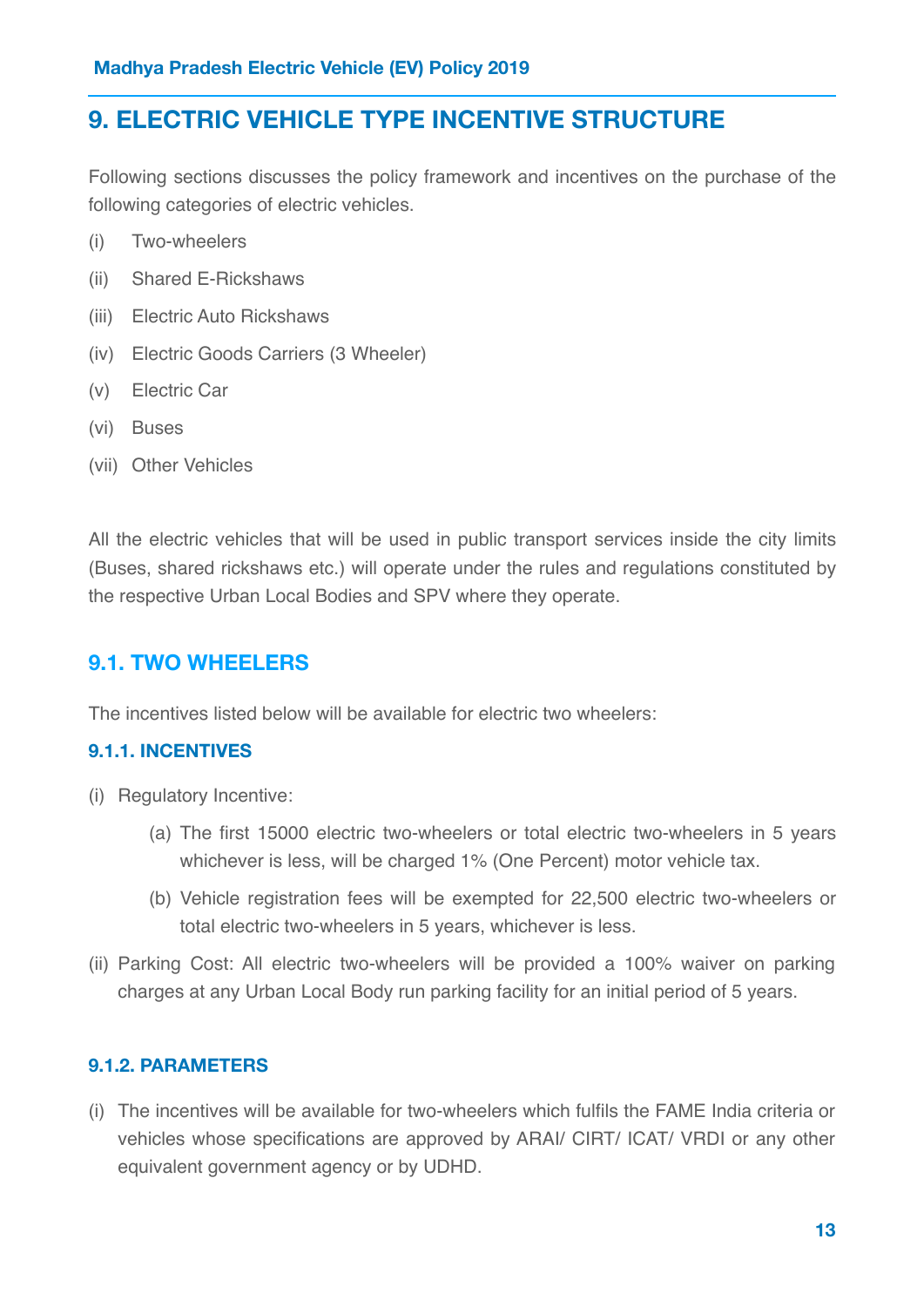- (ii) All the incentives shall be applicable to only those vehicles whose maximum power output does not be exceed 250 Watts.
- (iii) The incentives will be applicable to the vehicle that have an "Advanced Battery" as defined by the FAME framework of the GoI.

# **9.2. SHARED E-RICKSHAWS (SR)**

A Shared E-Rickshaws (SR) is a small battery operated 3-wheeler vehicle which has a seating capacity of 4 passengers excluding the driver. Due to their size, speed and battery capacity these are generally useful for short journeys complimenting existing public transit options.

The number of Shared E-Rickshaws (SR) in the state of Madhya Pradesh has grown rapidly and they provide useful means for last mile connectivity. This policy will aim to support the use of shared e-rickshaws that are safe and driven in compliance with regulations, and for the replacement of e-rickshaws in addition to the FAME demand incentive:

### **9.2.1. INCENTIVES**

#### **a. Regulatory Incentives**

- (i) The Shared E-Rickshaws (SR) will be given express route permissions on first come, first serve basis. These permissions will be provided exclusively by the respective authority and any e-rickshaw must be operated after taking these permissions whether or not the vehicle has been purchased availing the incentives outlined in this policy. The purchaser will be given a choice between different available routes which shall be defined by the respective authority. These permits will authorise the purchaser to run operations on the specified routes complementing existing public transit (if available). The number of SR's will be regulated on the routes to avoid over-saturation and provide viable earning opportunity to the purchaser. New routes will be added time to time by the authority for accommodating all the Shared E-Rickshaws (SR) and for providing the best possible last mile connectivity opportunities for the public transit commuters.
- (ii) The routes will be finalised by authority and necessary notification shall be issued by transport department. In future the route can be changed, based on public demand and movement. It might be mandatory to install GPS and monitoring system to vehicles for proper regular monitoring.
- (iii) Regulatory Incentive:
	- (a) The first 5000 Shared E-Rickshaws or total Shared E-Rickshaws in 5 years, whichever is less, will be charged 1% (One Percent) motor vehicle tax.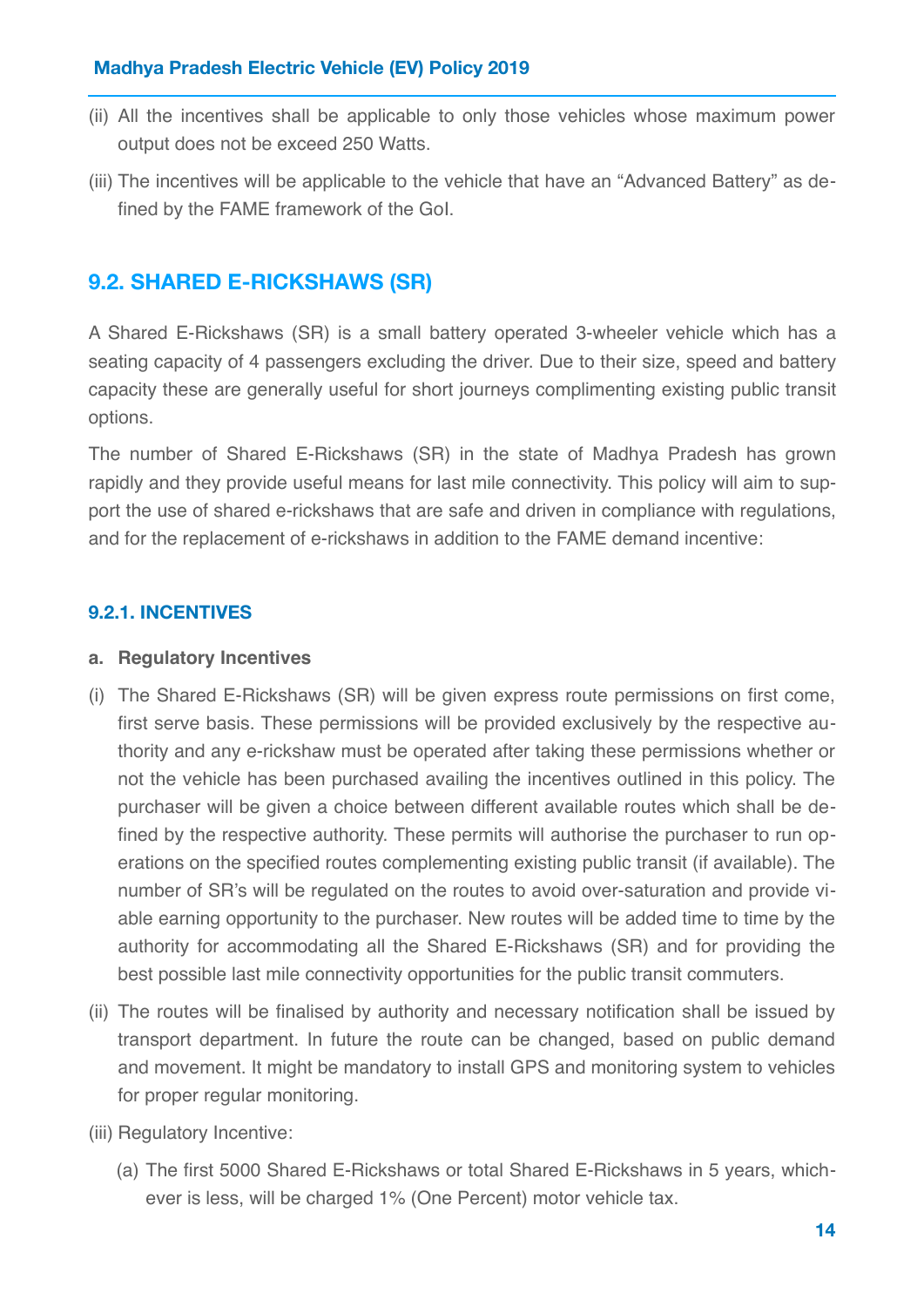- (b) Vehicle registration fees will be exempted for 7500 Shared E-Rickshaws or total Shared E-Rickshaws in 5 years, whichever is less.
- (iv) If permit requires for operations of electric Shared Rickshaws (SR), then first 5000 Shared E-Rickshaws or total Shared E-Rickshaws in 5 years, whichever is less, will be exempted by transport department.

#### **b. Parking Cost**

All Shared E-Rickshaws (SR) will be provided a 100% waiver on parking charges at any Urban Local Body run parking facility for an initial period of 5 years.

### **9.2.2. PARAMETERS**

- (i) The purchaser must have a driver's license.
- (ii) The purchaser must procure an Shared E-Rickshaws (SR) which has been approved by either ARAI/ CIRT/ ICAT/ VRDI, FAME India scheme or UDHD.

### **9.3. ELECTRIC AUTO RICKSHAWS (EAR)**

Passenger three wheelers or 'Electric Auto-Rickshaws (EARs)' or 'Autos' are a critical part of the public transport infrastructure in Madhya Pradesh. They provide last mile connectivity and access to areas that are underserved by public transport. Madhya Pradesh Electric Vehicle (EV) Policy 2019 will aim to incentivise the purchase and use of new electric autos rickshaw ('e-autos') instead of ICE equivalents and simultaneously promote conversion of existing CNG autos to e-autos. Following incentives shall be provided by GoMP in addition to the FAME demand incentive:

#### **9.3.1. INCENTIVES**

#### **a. Regulatory Incentives**

- (i) UDHD will suggest the transport department to stop registering new ICE vehicles altogether in a phased manner.
- (ii) The first 5000 Electric Auto-Rickshaws or total Electric Auto-Rickshaws in 5 years, whichever is less, will be charged 1% (One Percent) motor vehicle tax.
- (iii) Vehicle registration fees will be exempted for 7500 Electric Auto-Rickshaws or total Electric Auto-Rickshaws in 5 years, whichever is less.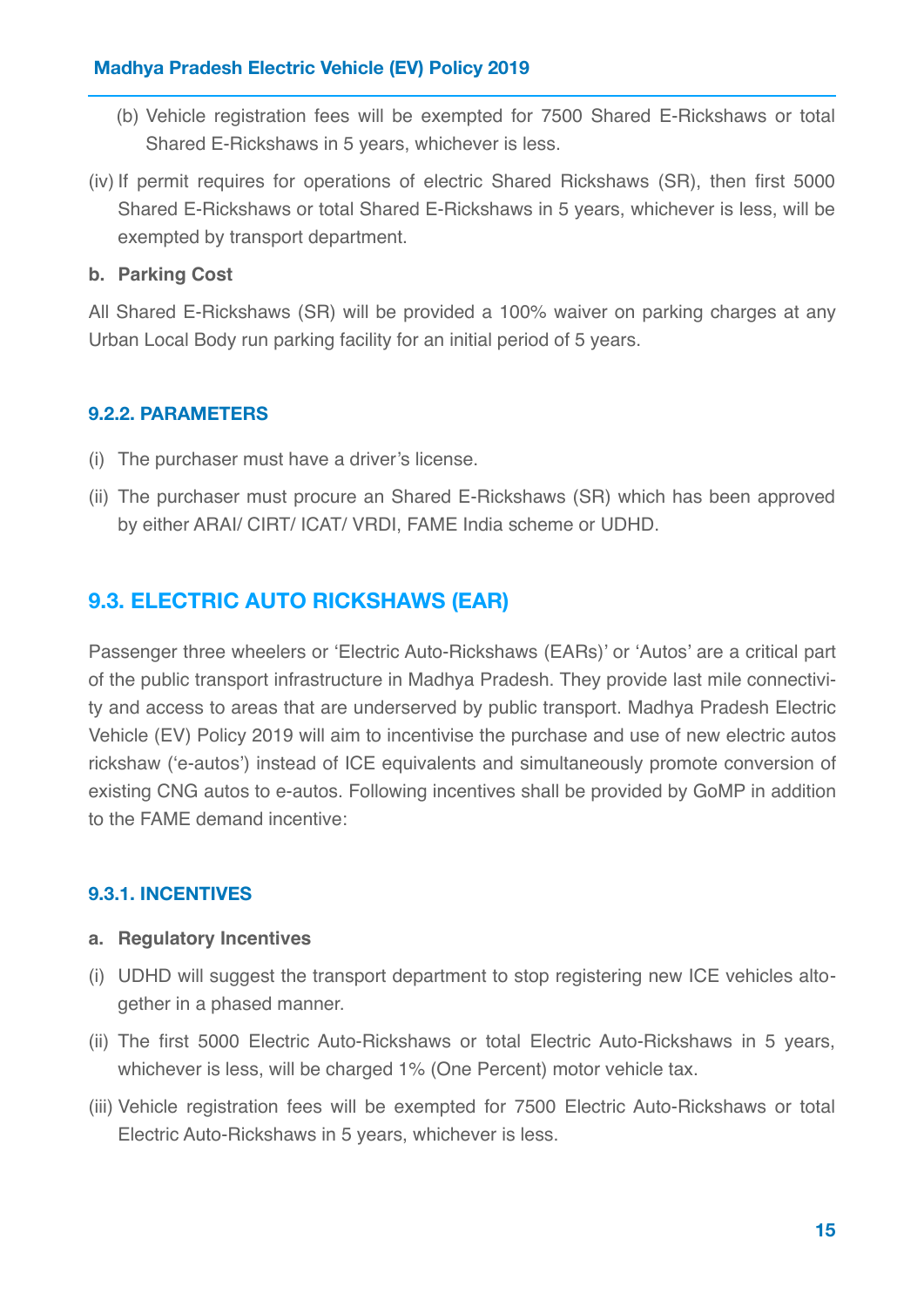(iv) If permit requires for operations of Electric Auto-Rickshaws, then first 5000 Electric Auto-Rickshaws or total Electric Auto-Rickshaws in 5 years, whichever is less, will be exempted by transport department.

#### **b. Parking Cost**

All Electric Auto Rickshaws will be provided 100% rebate on parking costs at any ULB run parking facility for an initial period of 5 years.

### **9.3.2. PARAMETERS**

- (i) The buyer should have a driver license and an auto-rickshaw badge.
- (ii) The buyer can purchase a electric auto rickshaw approved by FAME/ARAI/ICAT/VRDI make and model

### **9.4. ELECTRIC GOODS CARRIERS (3 WHEELER)**

Electric Three wheeler goods carriers are useful for low capacity, short haul deliveries in congested areas of the city. This policy recognises their importance and will seek to incentivise the electrification of this fleet. Specific measures aimed at supporting this segment of vehicles are:

#### **9.4.1. INCENTIVES**

#### **a. Regulatory Incentives**

- (i) Regulatory Incentive:
	- (a) The first 2000 Electric Three Wheeler Goods Carrier or total electric three wheeler goods Carrier in 5 years, whichever is less, will be charged 1% (One Percent) motor vehicle tax.
	- (b) Vehicle registration fees will be exempted for 3000 Electric three wheeler goods Carrier or total Electric three wheeler goods Carrier in 5 years, whichever is less.
- (ii) If permit requires for operations of Electric Three Wheeler Goods Carrier, then first 2000 Electric Three Wheeler Goods Carrier or total Electric Three Wheeler Goods Carrier in 5 years, whichever is less, will be exempted by transport department.

#### **b. Parking Cost**

All Electric three wheeler goods Carrier will be provided a 100% waiver on parking charges at any ULB run parking facility for an initial period of 5 years.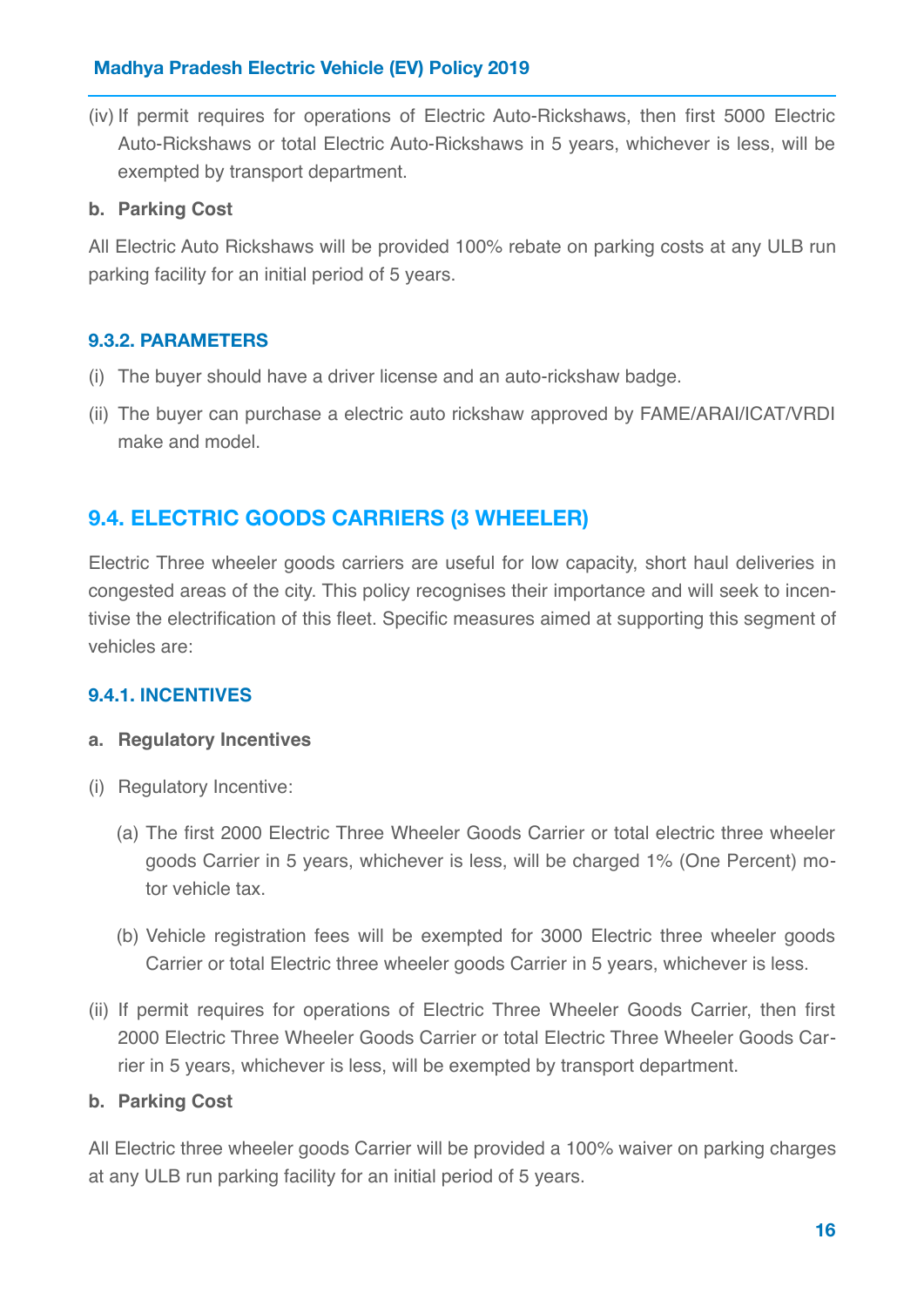#### **9.4.2. PARAMETERS**

- (i) The purchaser must have a driver's license.
- (ii) The purchaser must procure Electric three wheeler goods Carrier(e-Auto) which has been approved by either ARAI/ CIRT/ICAT/VRDI, FAME scheme or UDHD.

### **9.5. ELECTRIC CAR**

Although in India, majority of the population uses two-wheelers as their primary means of transportation, use of cars is becoming more prevalent year-on-year. This trend is accentuated by the incoming and rising popularity of ride hailing services in the larger cities. Through this policy the state will try to make e-cars a viable alternative for individuals and car sharing service aggregators to the ICE cars in an effort to drive down ICE car demand and use.

#### **9.5.1. INCENTIVES**

- (i) Regulatory Incentive:
	- (a) The first 6000 electric cars or total electric cars in 5 years, whichever is less, will be charged 1% (One Percent) motor vehicle tax.
	- (b) Vehicle registration fees will be exempted for 9000 electric cars or total electric cars in 5 years, whichever is less.
- (ii) Parking Cost: All electric cars will be provided a 100% waiver on parking charges at any ULB run parking facility for an initial period of 5 years.

#### **9.5.2. PARAMETERS**

- (i) The incentives will be available for electric cars which fulfil the FAME India criteria or vehicles whose specifications are approved by ARAI / CIRT / ICAT / VRDI or any other equivalent government agency or by UDHD.
- (ii) The incentives will be applicable to the vehicle that have an "Advanced Battery" as defined by the FAME framework of the GoI.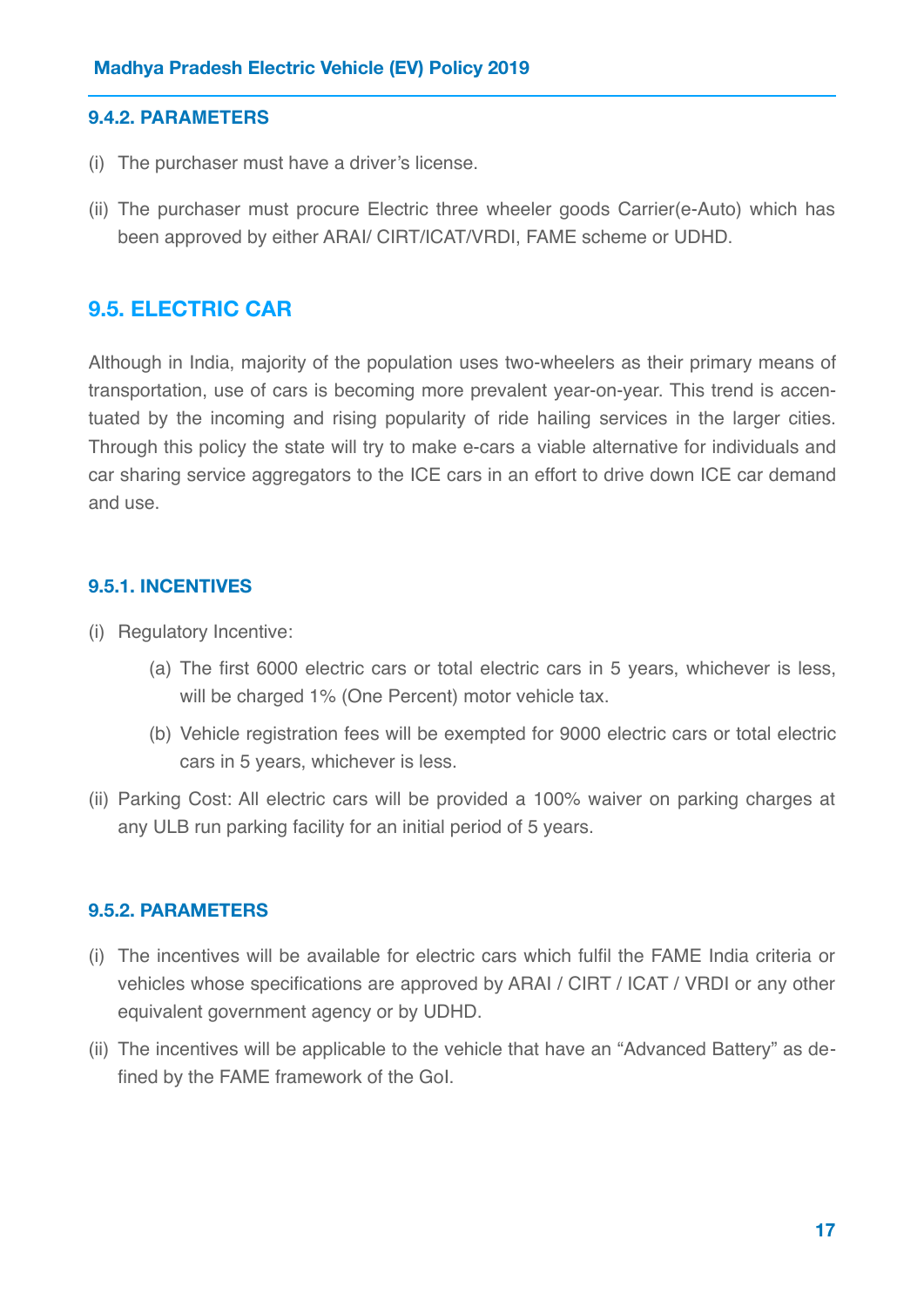### **9.6. BUSES**

#### **9.6.1. INTRA-CITY BUSES**

- (i) Electric buses play a substantial part in improving a city's overall environment. Buses do this by providing a viable alternative to the private vehicles thus reducing the number of vehicles on road and subsequently tail pipe emissions. Buses also help promoting socio-economic equity by providing access to individuals from all walks of life to opportunities like jobs, education, healthcare, recreation etc.
- (ii) Through this policy UDHD will encourage city Public transport special purpose vehicle (SPV's) to replace 50% of their respective fleets with electric buses by 2026. If any of the cities do not have a functioning public transit system involving buses, then those cities will have to procure all electric buses by 2030. This acquisition shall be in tune with the standards/ guidelines set by Service Level Benchmark for Urban Transport by MOHUA i.e.1 bus per 1000 citizens.
- (iii) The operations of these buses will be done under the umbrella of city Public transport special purpose vehicle (SPV's) on both existing as well as new routes which run inside the city limits. These routes shall be finalised by UDHD and necessary notification for this shall be issued by transport department.
- (iv) Also, the bus operators who wish to scrap/ decommission their existing diesel-powered buses and replace them with electric buses shall be provided monetary aid through DUTF as decided by UDHD.
- (v) All the buses (Electric/ICE) governed by SPV while being issued permits shall be granted priority timings (departure and arrival) at the bus stands/depot and will be allocated particular bay/priority spots at the bus stands/depot.

#### **9.6.2. INTER-CITY BUSES**

- (i) Inter-city transport in Madhya Pradesh has seen immense growth in the past decades. With ever increasing road network inter-city transport is expected to reach unprecedented levels in the coming decade. This growth in patronage has attracted many private operators to run inter-city operations successfully. As a result, inter-city public transport is flourishing in the state.
- (ii) To capitalise on this trend electric buses can be run-on well-known routes connecting major cities in the state, Indore, Bhopal, Jabalpur, Gwalior and Ujjain, etc. These cities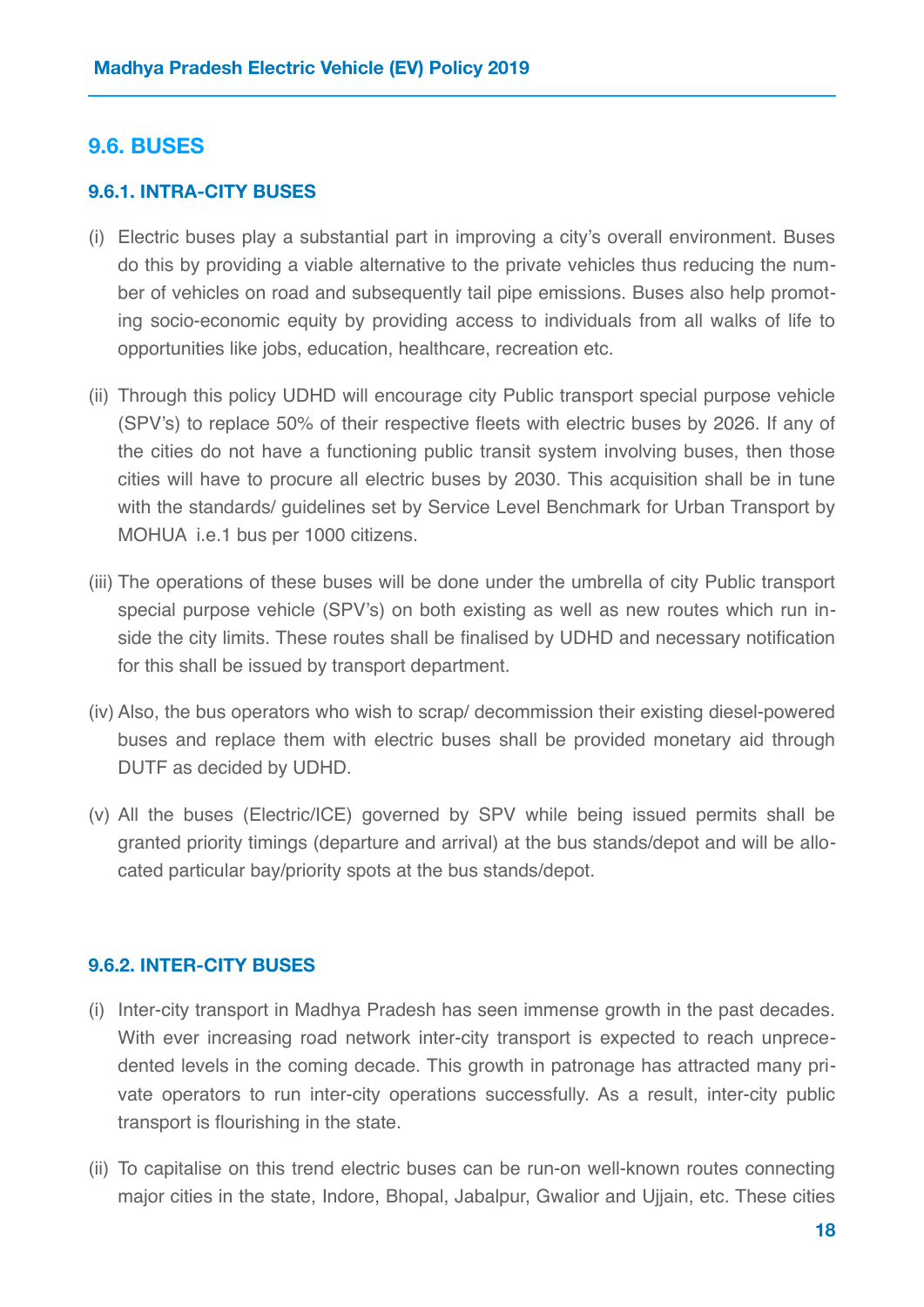<span id="page-19-0"></span>have an extensive network transport amongst themselves and are major contributors to citizen exchange. Earlier when battery technology was inferior and unsafe due to Lead based charging mechanism, long distance travel was a far-fetched idea. Today battery technology has progressed to the point where Lithium-ion batteries have not only made it safer but charging the batteries has become much faster than before. Also, with battery swapping technology the entire process of refuelling buses has become feasible and fast.

- (iii) Public transport special purpose vehicle (SPV's) from the major cities of the state will be encouraged to run inter city e-bus operations amongst them through Public Private Partnership model as are being run currently. Further, private operators can be encouraged to switch from ICE buses to e-buses over the course of the next decade.
- (iv) All the buses (Electric/ICE) governed by SPV while being issued permits shall be granted priority timings (departure and arrival) at the bus stands/depot and will be allocated particular bay/priority spots at the bus stands/depot.

#### **9.6.3. INCENTIVES**

- (i) The first 1500 electric buses or total electric buses in 5 years, whichever is less, will be charged 1% (One Percent) motor vehicle tax.
- (ii) Vehicle registration fees will be exempted for 2250 electric buses or total electric buses in 5 years, whichever is less.
- (iii) If permit requires for operations of Electric Buses, then first 1500 Electric Buses or total Electric Buses in 5 years, whichever is less, will be exempted by transport department.

### **9.7. OTHER VEHICLES**

**9.7.1.** Motor Vehicle tax, registration fees and ULB parking fee will be waived for all other electric vehicles that are eligible for FAME India demand incentives. This waiver will apply for the period of this policy i.e. 2019 - 2023.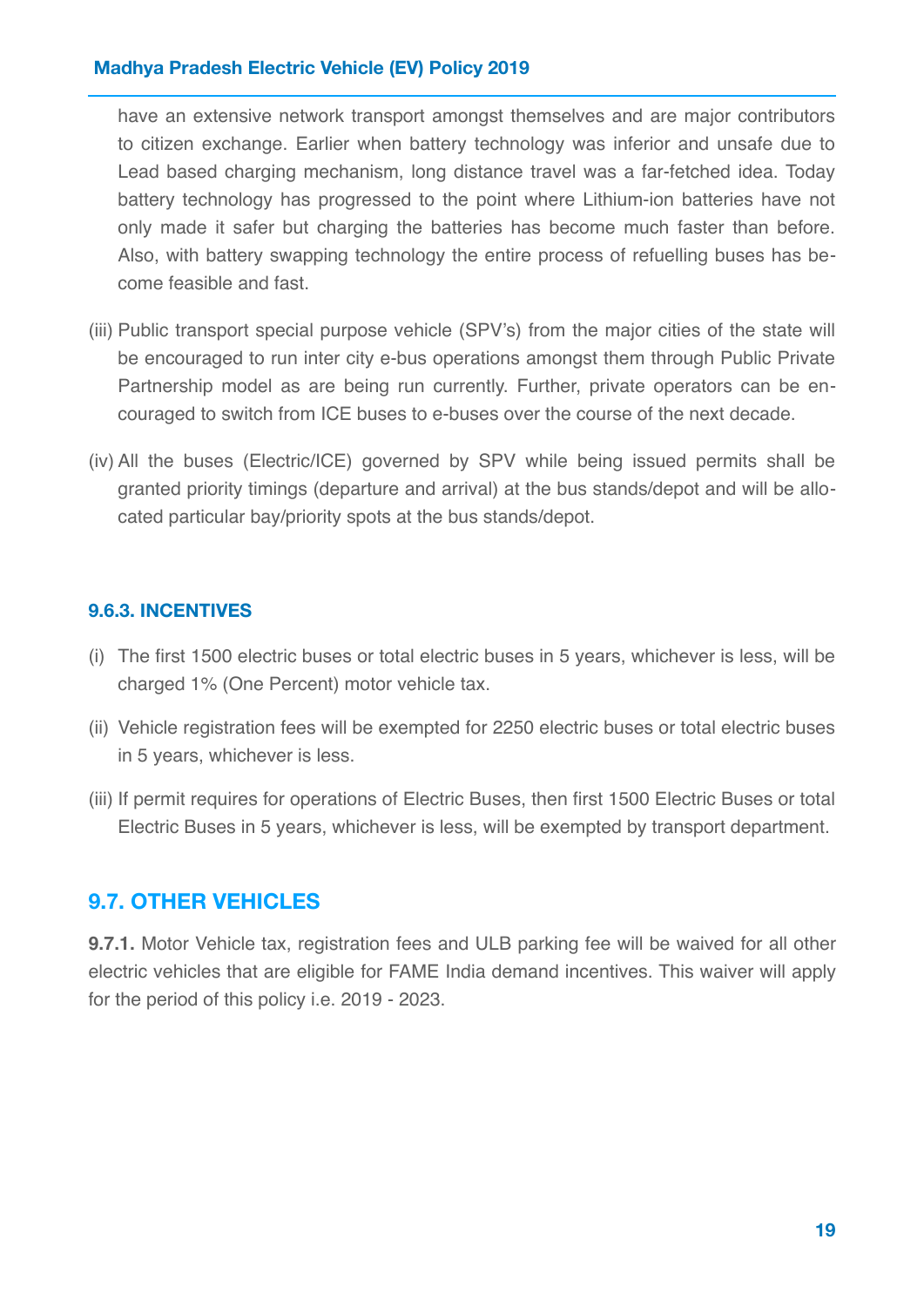# **10. CHARGING INFRASTRUCTURE**

Experience in other cities across the globe indicates that availability of charging infrastructure is a key driver of EV adoption. The objective of this policy will be to create an enabling environment for the provision of private as well as public charging infrastructure.

Setting up of Public Charging Stations (PCS) shall be a de-licensed activity and any individual/entity is free to set up public charging stations, provided that, such stations meet the technical as well as performance standards and protocols laid down below as well as any further norms/standards/specifications laid down by Ministry of Power and Central Electricity Authority from time to time.

Any person seeking to set up a Public Charging Station may apply for electric connectivity and shall be provided connectivity on priority by the Distribution Company (DISCOM) licensee to supply power in the area.

# **10.1. TYPES OF CHARGING STATIONS**

| <b>CHARGING STATION TYPE</b>                                                                                                                                       | <b>VEHICLE CATEGORY</b>                                      | <b>LOCATION APPLICABILITY</b> |  |  |
|--------------------------------------------------------------------------------------------------------------------------------------------------------------------|--------------------------------------------------------------|-------------------------------|--|--|
| <b>Small Charging Stations</b>                                                                                                                                     | 2-Wheelers & 3-Wheelers                                      | City                          |  |  |
| <b>Medium Charging Stations</b>                                                                                                                                    | 2-Wheelers, 3-Wheelers & Cars                                | <b>City &amp; Highways</b>    |  |  |
| <b>Large Charging Stations</b>                                                                                                                                     | 2-Wheelers, 3-Wheelers, Cars &<br><b>Heavy Duty Vehicles</b> | <b>City &amp; Highways</b>    |  |  |
| Standard layout of public charging station as per the above mentioned category shall be<br>provided by the Madhya Pradesh Urban Development and Housing Department |                                                              |                               |  |  |

# **10.2. MINIMUM REQUIREMENTS FOR PUBLIC CHARGING STATION (PCS) ON GOVERNMENT AND PRIVATE LAND**

**10.2.1.** Every Large and Medium Public Charging Station (PCS) shall have the following minimum infrastructure as prescribed in the Guidelines and Standards notified by Ministry of Power, dated 14 December 2018 for "Charging Infrastructure for EVs".

**10.2.2.** 33/11 KV line/cables with associated equipment including as needed for line termination/metering etc. and in case of medium charging station with less charging load LT connections can be used.

**10.2.3.** Current international standards that are prevalent and used by most vehicle manufacturers internationally are Combined Charging System (CCS) and CHArge de MOve (CHadeMO). Hence, Public Charging Stations shall have, one or more electric kiosk/ boards with installation of all the charger models as follows: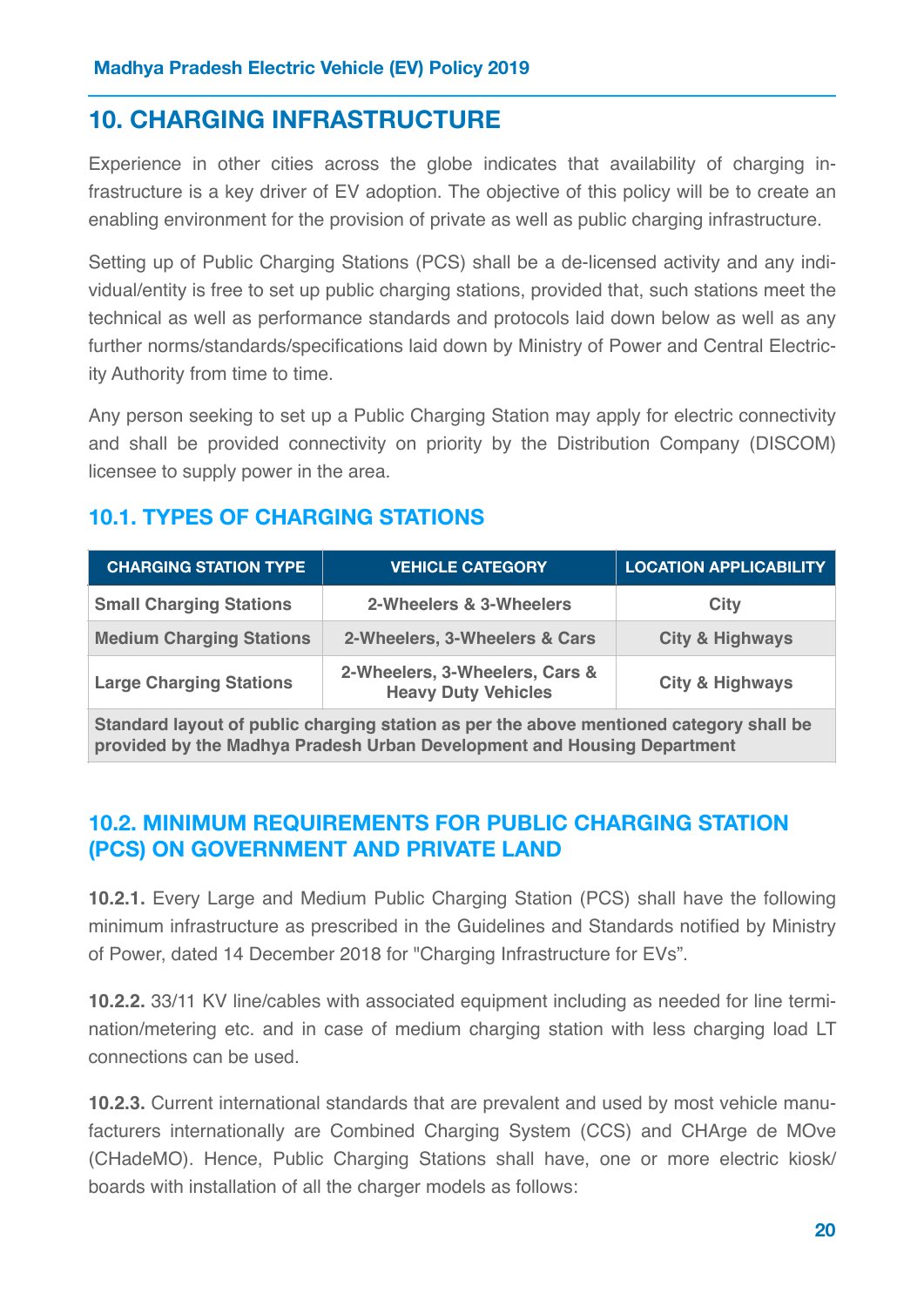| <b>Charger Type</b>                                                                                     | <b>Charger Connectors*</b>   | <b>Rated Output</b><br><b>Voltage (V)</b> | No. of<br><b>Connector</b><br>guns (CG) | <b>Charging vehicle</b><br>type (W=wheeler) |
|---------------------------------------------------------------------------------------------------------|------------------------------|-------------------------------------------|-----------------------------------------|---------------------------------------------|
| Fast                                                                                                    | CCS (min 50 kW)              | 200-750 or higher                         | 1 <sub>CG</sub>                         | 4W                                          |
|                                                                                                         | <b>CHAdeMO (min 50 kW)</b>   | 200-500 or higher                         | 1 <sub>CG</sub>                         | 4W                                          |
|                                                                                                         | Type-2 AC (min 22 kW)        | 380-415                                   | 1 <sub>CG</sub>                         | 4W, 3W, 2W                                  |
|                                                                                                         |                              |                                           |                                         |                                             |
| Slow/Moderate                                                                                           | <b>Bharat DC-001 (15 kW)</b> | 48                                        | 1 <sub>CG</sub>                         | 4W, 3W, 2W                                  |
|                                                                                                         | <b>Bharat DC-001 (15 kW)</b> | 72 or higher                              | 1 <sub>CG</sub>                         | 4W                                          |
|                                                                                                         | <b>Bharat AC-001 (10 kW)</b> | 230                                       | 3 CG of 3.3 kW<br>each                  | 4W, 3W, 2W                                  |
|                                                                                                         |                              |                                           |                                         |                                             |
| *In addition, any other fast/slow/moderate charger as per approved DST/BIS standards whenever notified. |                              |                                           |                                         |                                             |
| Note: Type-2 AC (min 22kW) is capable of charging e-2W/3W with the provision of an adapter.             |                              |                                           |                                         |                                             |

**10.2.4.** The Public Charging Station Providers are free to create Charging Hubs and to install additional number of Kiosk/Chargers in addition to the minimum number of chargers prescribed above along with battery swapping facility.

**10.2.5.** Share charging station data with DISCOM and to maintain appropriate protocols as prescribed by DISCOM for this purpose. The UDHD shall have access to this database.

**10.2.6.** Appropriate public amenities like cafeteria, public toilets and outdoor media devices etc shall be allowed only on medium and large public charging stations on highways.Under Municipal control area only public toilets and outdoor media devices shall be allowed on public charging stations.

**10.2.7.** Public Charging Station must have Standalone battery swapping facilities in addition to the above mandatory facilities, provided space/other conditions permit.

**10.2.8**. The guidelines for the minimum chargers/charging infrastructure for vehicles at each category (small, medium and large) of charging stations shall be separately issued by UDHD.

# **10.3. PRIVATE CHARGING POINTS (PCP) NON COMMERCIAL**

**10.3.1.** Private Charging Points meant for self-use of individual EV owners (non-commercial basis). The above minimum infrastructure requirements do not apply to Private Charging Points.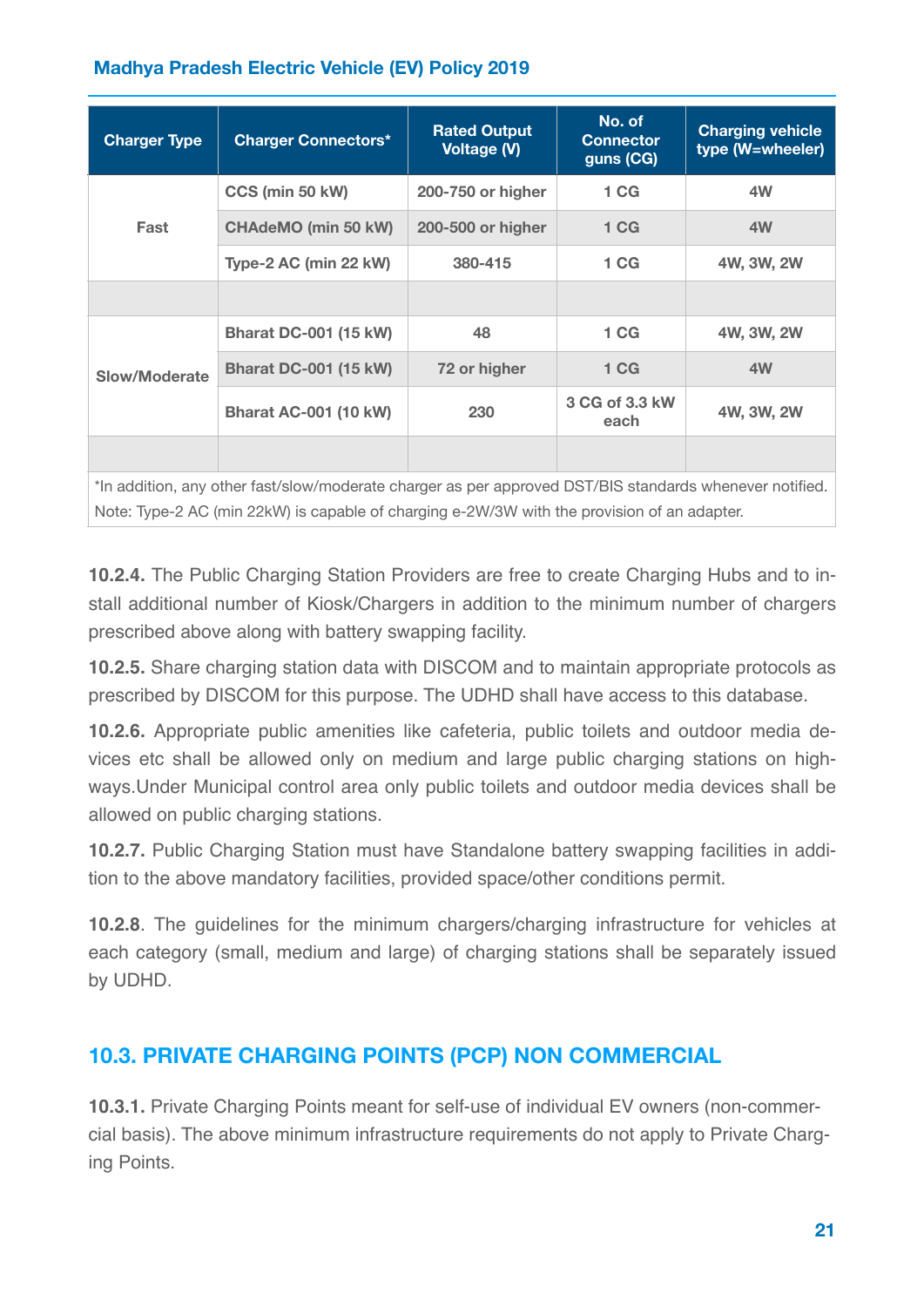**10.3.2.** Captive charging infrastructure for 100% internal use for a company's own/leased fleet for its own use will not be required to install all type of chargers.

# **10.4. PROTECTION AND SAFETY REQUIREMENTS**

**10.4.1.** Safety and protection for all category charging stations to be ensured for India specific environment (As per Automotive Industry Standard (AIS) 138 Part1, CEAR regulations) or any other guidelines, circulars, protocols, regulations and standards published by Government of India (GOI) and Government of Madhya Pradesh (GoMP).

### **10.5. FINANCIAL INCENTIVES FOR PUBLIC CHARGING STATIONS DE-VELOPED ON GOVERNMENT AND PRIVATE LAND**

| <b>CHARGING STATION TYPE</b>                                                                                               | <b>VEHICLE CATEGORY</b>                                                                                                                                              |  |
|----------------------------------------------------------------------------------------------------------------------------|----------------------------------------------------------------------------------------------------------------------------------------------------------------------|--|
| <b>Small Charging Stations</b>                                                                                             | On Chargers: Capital Subsidy of 25% of the value of the<br>charging equipment/machinery for first 300 charging sta-<br>tions upto a Maximum subsidy of INR 1,50,000. |  |
| <b>Medium Charging Stations</b>                                                                                            | On Chargers: Capital Subsidy of 25% of the value of the<br>charging equipment/machinery for first 100 stations upto<br>a Maximum subsidy of INR 2,00,000.            |  |
| <b>Large Charging Stations</b>                                                                                             | On Chargers: Capital Subsidy of 25% of the value of the<br>charging equipment/machinery for first 100 stations upto<br>a Maximum subsidy of INR 10,00,000.           |  |
| *The above mentioned all category stations will be entitled to 25% subsidy or maximum<br>subsidy amount whichever is less. |                                                                                                                                                                      |  |

The below mentioned incentives are over and above FAME incentives.

# **10.6. PUBLIC CHARGING STATION ON GOVERNMENT LAND**

The following steps will be followed to set a public charging and battery swapping network across Madhya Pradesh:

**10.6.1.** The location and lands will be identified by the authority for setting up of public charging station on government land. These public charging stations can be small, medium, large category charging stations. Energy Operators' (EOs) will be invited to bid to set up charging stations along with battery swapping facility at each of the identified location.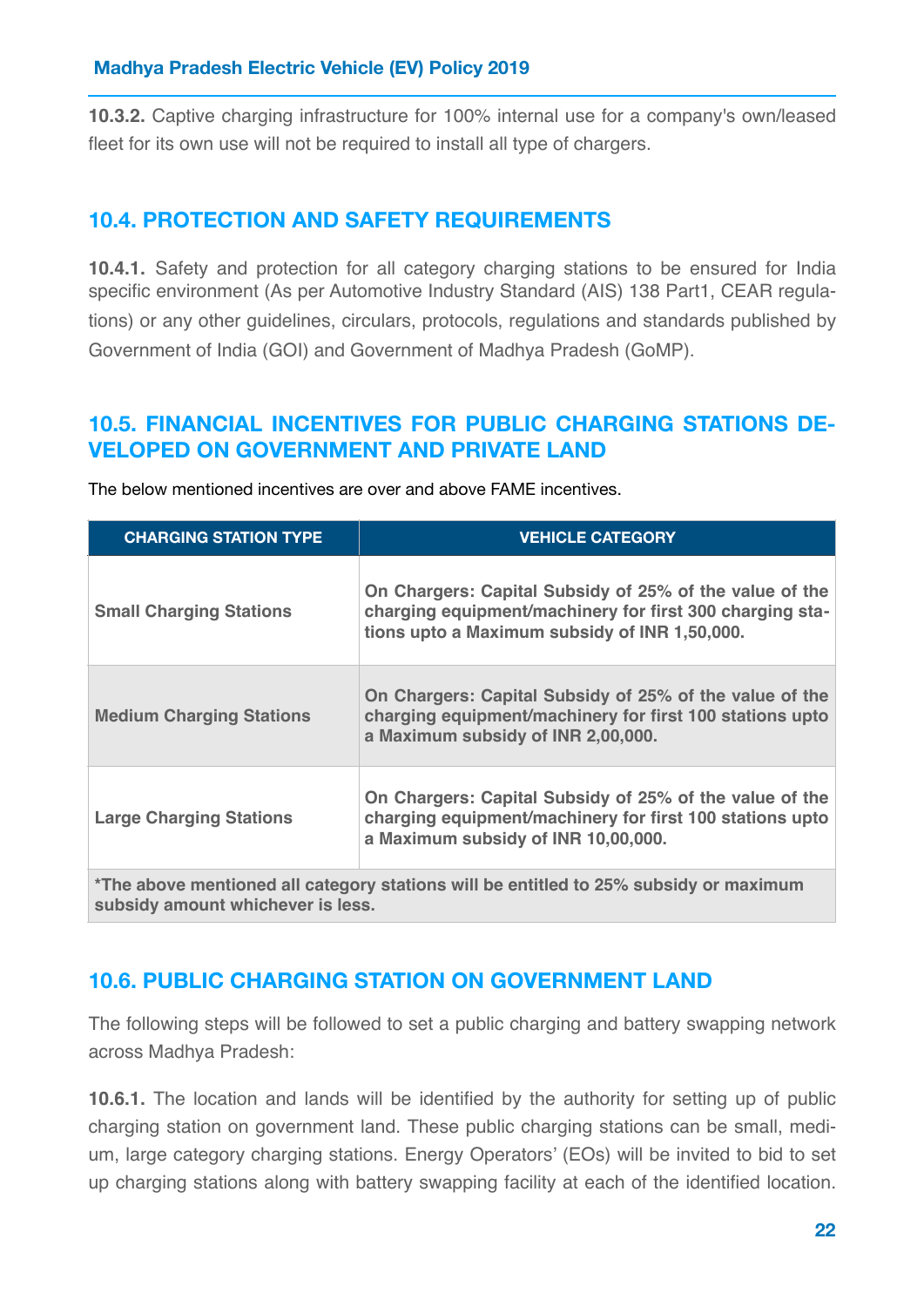Since bids will be invited on PPP model hence on each location the charging stations can have cafeteria, use and pay public toilets and outdoor media devices for advertisements etc as per the financial viability of the project.

**10.6.2.** Necessary minimum government land to urban local bodies/transport companies for the identified locations for these charging stations and battery swapping stations shall be done currently as per the provisions of Clause 4(1) of the Revenue Book Circular. It would be appropriate for private individuals/companies to arrange for their own private land/private land to be purchased/taken on contract.

**10.6.3.** Charging stations along with battery swapping facility will be carved out from existing public parking zones, bus depots and terminals, and locations such that they offer easy entry and exit. Charging stations will also be set up at various bus depots and citizens can also use the charging stations by paying applicable tariff.

**10.6.4** Energy Operators (EOs) will be granted fixed capital subsidy (VGF) "Financial Incentives For public Charging Stations developed on government and private land" for developing charging stations on government land.

**10.6.5.** Energy Operators (EOs) will be selected for each identified location based on competitive bidding on the basis of "Highest Rental" paid to Public Transport Special Purpose Vehicle (SPV) per charging station. "Rental Holiday" (rental holiday means no rent shall be charged to Energy Operators) shall be provided to Energy Operators for an initial period of Three (3) years out of total authorisation period as decided by SPV.

**10.6.6.** The Energy Operators (EOs) may choose to add more charging spots (with public access) in addition to the ones demarcated by city SPV's but will be granted only the maximum subsidy amount as mentioned in the "Vehicle Category" column in the table below clause 10.5.

**10.6.7.** Revenue from appropriate public amenities installed at charging stations like cafeteria, public toilets and outdoor media devices etc, will be collected by the Energy Operators (EOs).

**10.6.8.** The Energy Operators (EOs) will be expected to accept payments through multiple modes (credit/debit cards, mobile wallets, UPI etc.).

**10.6.9.** All the Charging Stations data will be linked to a mobile application which will display upto date/ real time data of the Charging Stations like location of nearest Charging Stations, number of available charging slots and number of charged batteries available at the Charging Stations of the user's choice.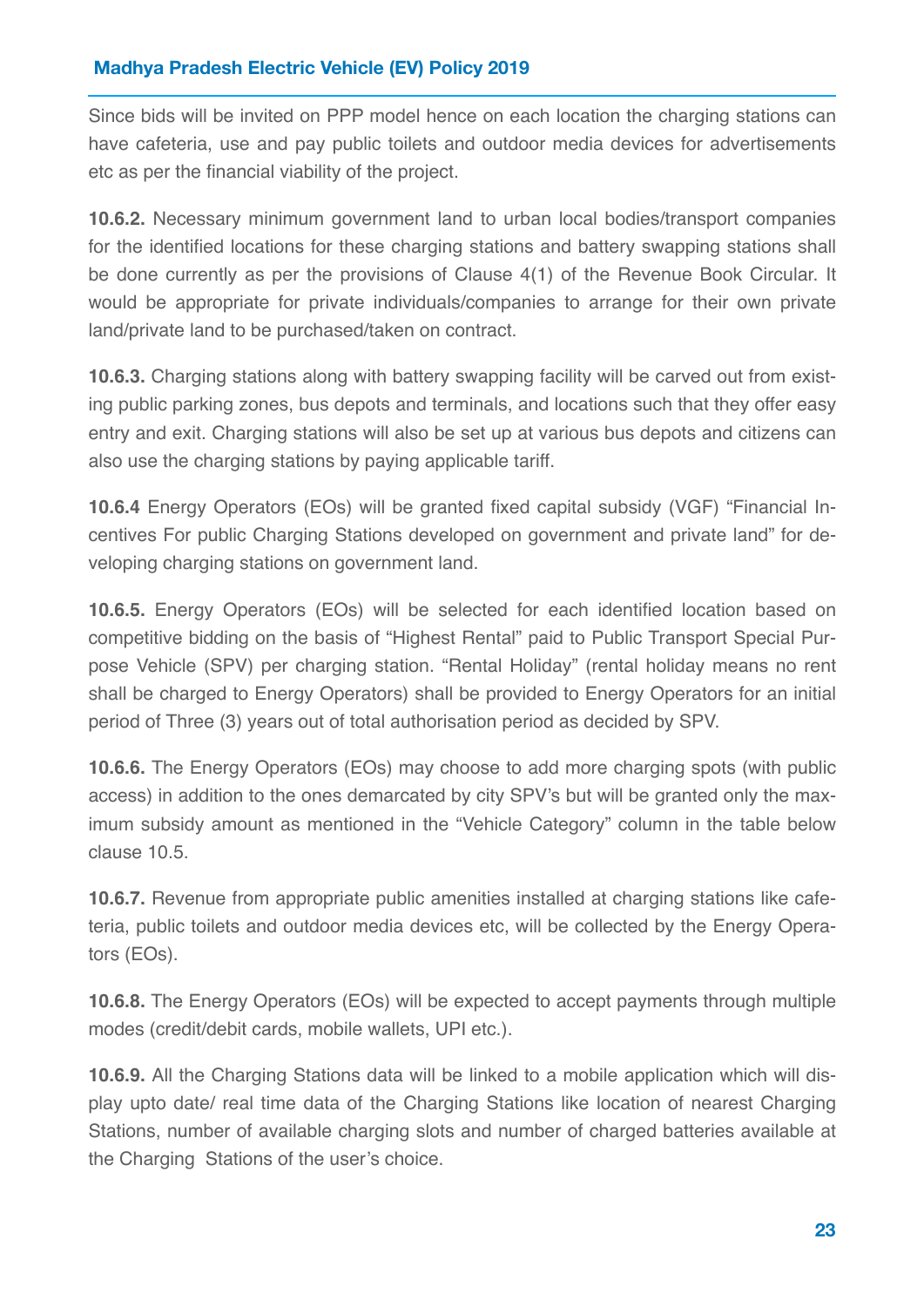### **10.7. FAVOURABLE ELECTRICITY TARIFF FOR ENERGY OPERATORS (EOS) AND BATTERY SWAPPING OPERATORS (BSOS)**

**10.7.1.** For implementation of technical as well as performance standards and protocols from time to time laid down by Ministry of Power and Central Electricity Authority, the State Nodal Agency will be Madhya Pradesh Power Management Company.

**10.7.2.** The tariff charged by DISCOM to Public Charging Station (PCS) will be determined by the Electricity commission on behalf of the GoMP to fix the tariff limits in lower applicable spectrum.

**10.7.3.** The tariff applicable for domestic consumption shall be applicable for domestic charging.

**10.7.4**. For the charging of EV the State Nodal Agency (Madhya Pradesh Power Management Company) shall fix the upper ceiling of the Service Charges to be charged by the Public Charging Stations. This shall be determined by taking a certain percentage of the tariff charged by DISCOM to the Public Charging Stations.

**10.7.5.** Electricity tariff applicable for Battery Swapping Operators (BSOs) and Energy Operators (EOs) will be as notified in the regulator as being applicable for "Charging Stations for e-rickshaws/e-vehicle on single point delivery". GoMP will endeavour to maintain the existing special electricity tariff for EV charging at the same rate or lower for the entire duration of this policy.

**10.7.6.** Variable pricing for Battery Electric Vehicle (BEVs) will be considered in terms of peak hours and non-peak hours.

**10.7.7.** Energy Operators (EOs) and Battery Swapping Operators (BSOs) who have won a concession to operate will be encouraged to use low cost and renewable sources of power. In consultation with electricity regulator, GoMP will look to provide:

- a) Open Access with the condition of having contract demand of 1MW and above at every charging station or swapping kiosk; so long as cumulative demand for the Energy Operators (EOs) or Battery Swapping Operators (BSOs) is more than 1MW.
- b) Net Metering Energy Operators (EOs) and Battery Swapping Operators (BSOs) who set up captive renewable energy facilities will be given net metering facilities with the regulatory commission operating in Madhya Pradesh. This will encourage generation and use of renewable power.

**10.7.8.** Regulatory commission will issue regulations, defining tariff and related terms & conditions, for Vehicle To Grid (V2G) sale of power to meet the requirements of real time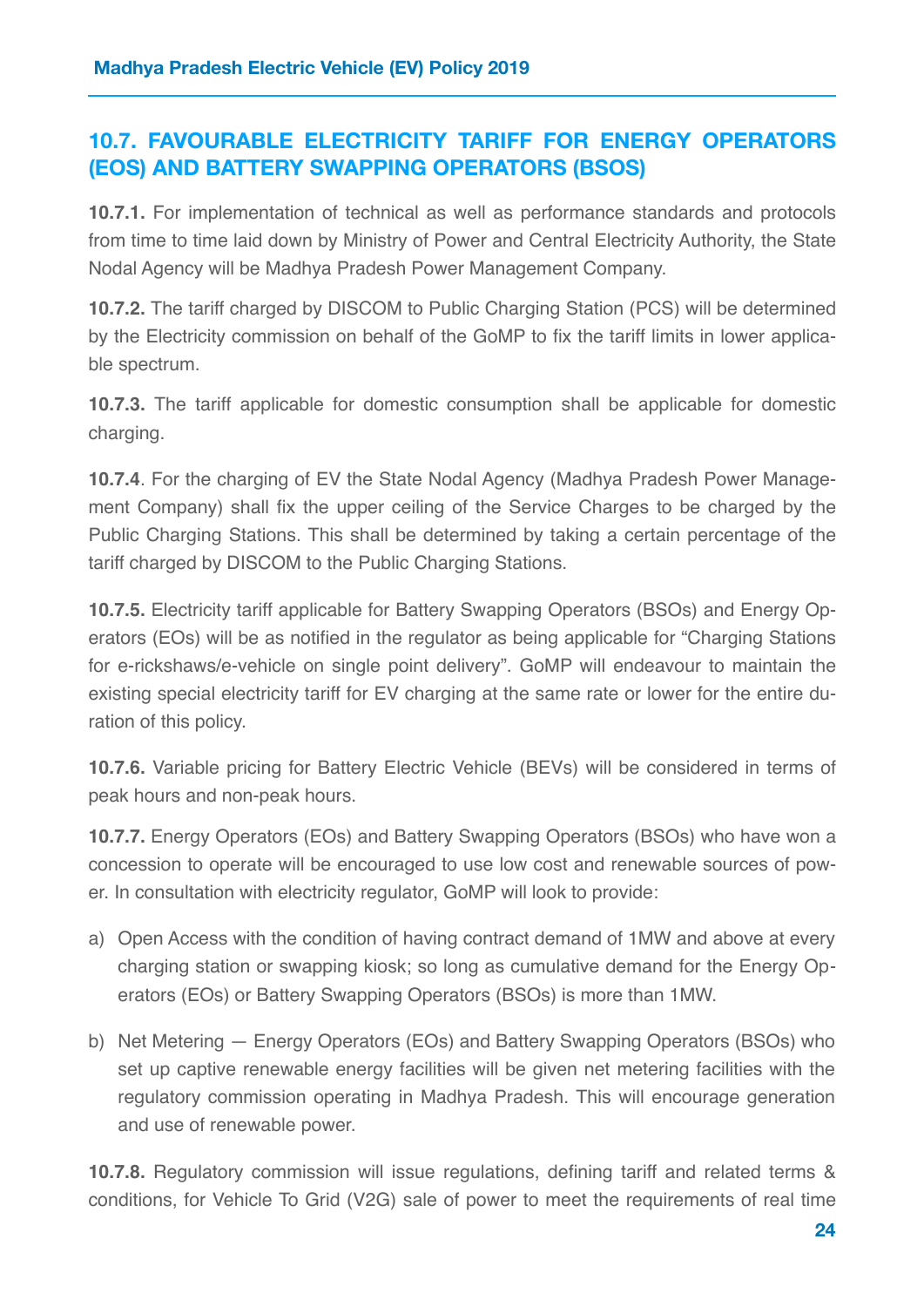and ancillary services for DISCOM. Sale of power from battery swapping stations to the grid will also be considered as V2G sale of power.

**10.7.9.** Third party EV charging infrastructure providers will be allowed to procure power from DISCOM at regulator determined tariff and will be allowed to provide the charging service to EVs.

**10.7.10.** Third party EV charging service providers will be allowed to procure power through open access route from renewable energy sources irrespective of the size of the demand. Regulator will determine the appropriate process and charges related to open access.

**10.7.11.** Third party EV charging service providers can also setup their own renewable energy generating stations at their premises for charging EVs only.

**10.7.12.** Cloud charging features will be encouraged in order to have all metering and transactions done digitally with payment apps, Near field communication (NFC) enabled devices, radio frequency identification (RFID) tags etc. while keeping it flexible and customer friendly.

### <span id="page-25-0"></span>**10.8. CITY & BUILDING CODES**

**10.8.1.** City codes will be modified for both public places and private buildings in order to make the infrastructural changes needed for charging/battery swapping infrastructure.

**10.8.2.** Urban local bodies, Municipality rules/regulations will be modified to allow charging and battery swapping stations to be setup within its limits as and when required.

### **10.9. QUALITY AND STANDARDS**

**10.9.1.** Standards for charging equipment will also be created in close association with the central government departments and scientific bodies.

**10.9.2.** The state will follow the charging specifications as per the guidelines issued by Department of Heavy Industries, GOI.

### **10.10. DATABASE OF PUBLIC EV CHARGING STATIONS**

**10.10.1.** Madhya Pradesh Urban Development And Housing Department (UDHD) shall create and maintain online database of all the Public Charging Stations through DISCOM. Appropriate protocols shall be notified by DISCOM for this purpose which shall be manda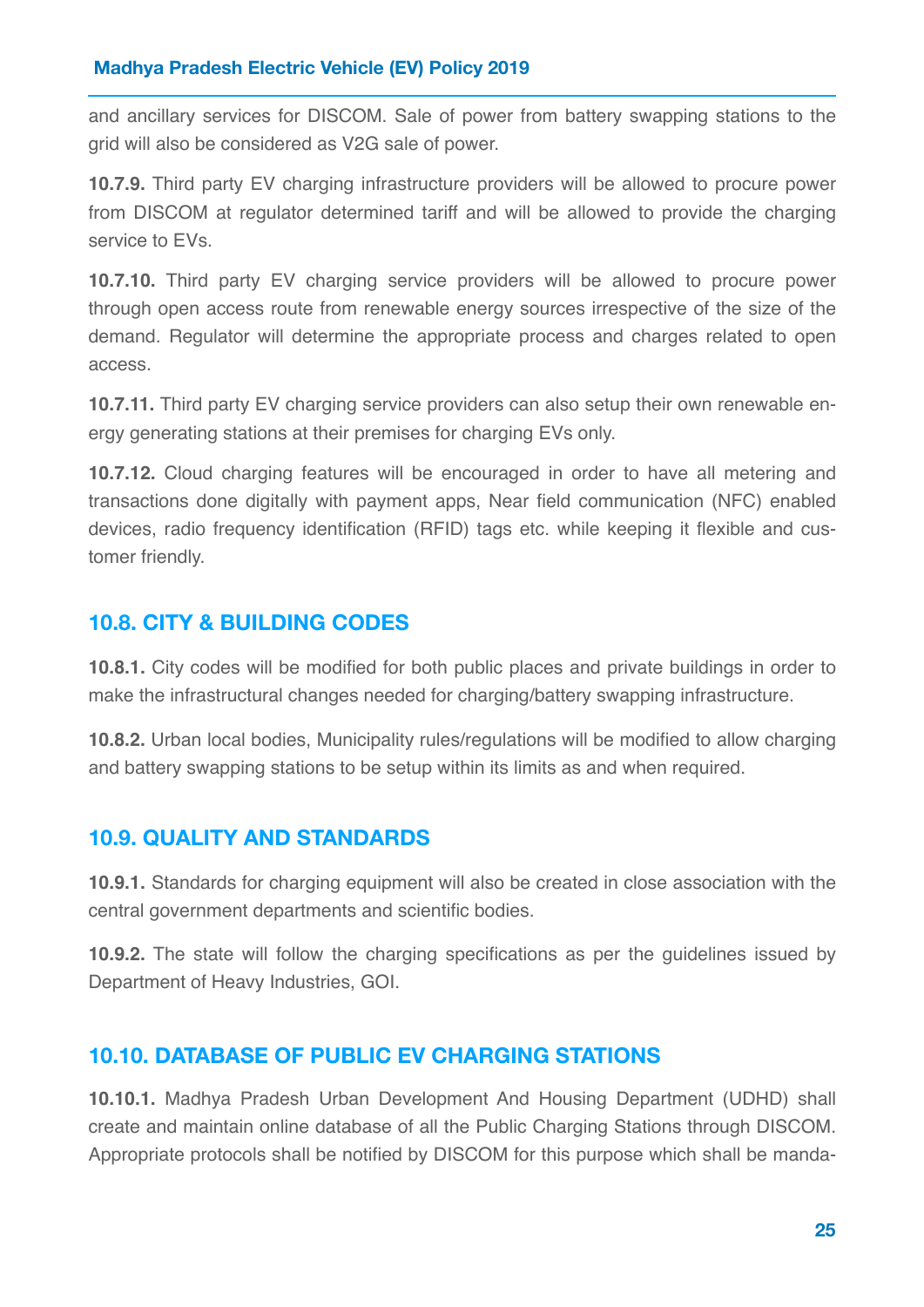torily complied by the Public Charging Stations/Battery Charging Stations. This database shall have restricted access as finalised between UDHD and DISCOM.

### **10.11. PAYMENT INFRASTRUCTURE AND INFORMATION SHARING**

**10.11.1.** Energy Operators (EOs), Battery Swapping Operators (BSOs) will be expected to accept payments by multiple modes (e.g., cash, cards, mobile wallets, UPI); payments through the common mobility card payment system will also need to be offered as an option for payments.

**10.11.2.** An open, publicly owned database will be developed by UDHD offering users up to date and real time information on Public Charging Infrastructure (i.e. location, number and type of swapping kiosks/chargers, queue lengths/availability and pricing). Energy Operators (EOs), Battery Swapping Operators (BSOs) will have to provide data to this public database. The database can be used free of charge by in-vehicle navigations systems and charging apps and maps.

# **11. OTHER INITIATIVES FOR DEVELOPMENT OF CHARGING INFRASTRUCTURE**

### **11.1. INVESTMENT BY THE GOVERNMENT DEPARTMENTS**

<span id="page-26-0"></span>**11.1.1.** The DISCOM will invest in setting up both slow and fast charging networks in government buildings and other public places. These charging points will be accessible to both government as well as private vehicles.

**11.1.2.** DISCOM will setup the charging infrastructure on its own or through third party operators using appropriate PPP models. Such costs can be recovered as part of ARR.

**11.1.3.** Inter State Bus Terminals (ISBT), bus terminals and bus stops will have charging stations.

**11.1.4.** Municipal Corporations Public parking spaces will be mandated to have charging stations.

**11.1.5.** Government buildings will set a roadmap to setup charging or swapping stations in all of its parking spaces.

**11.1.6.** Charging infrastructure will be installed at least every 50 km on highways, other major roads etc.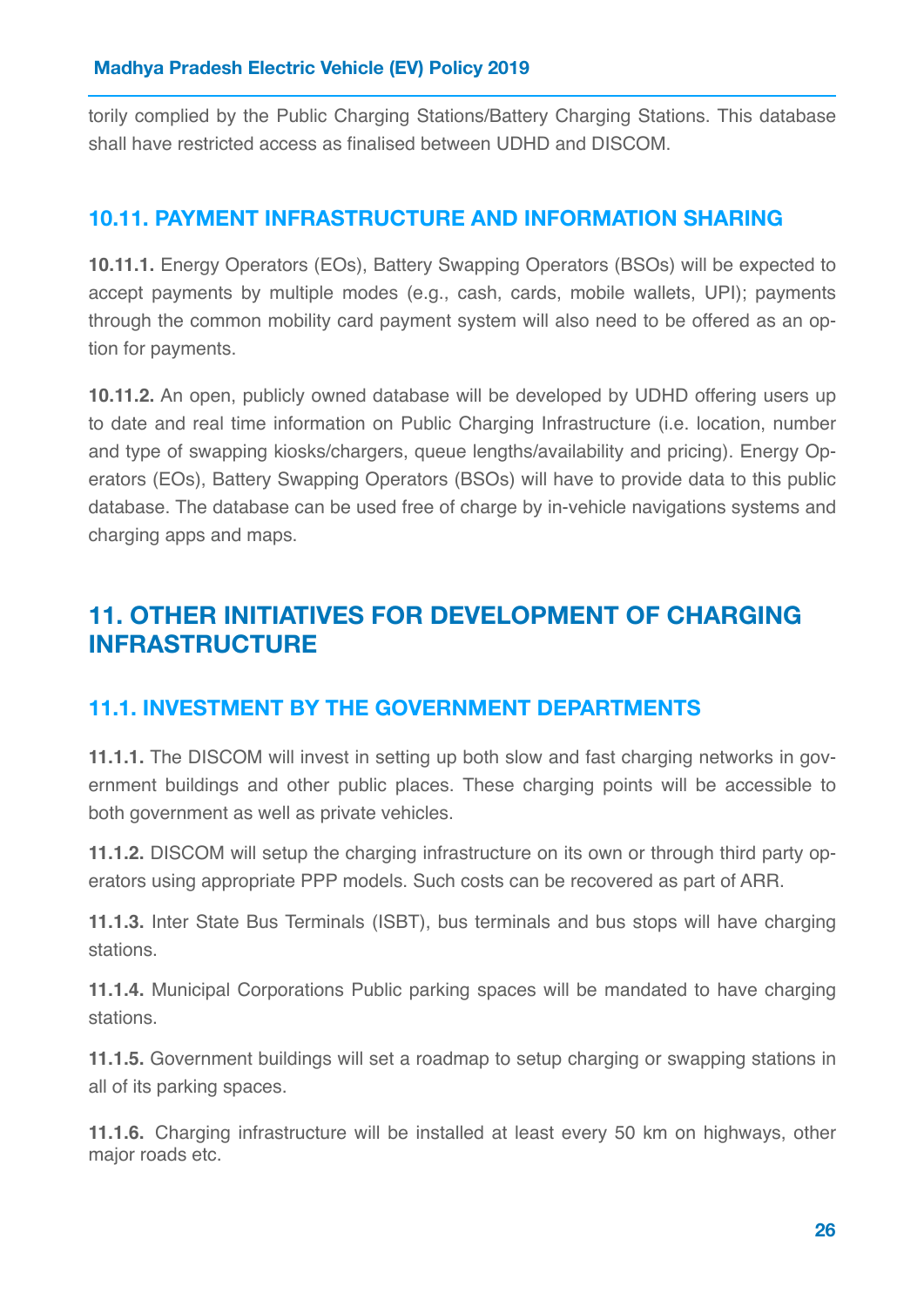# **11.2. INITIATIVES FACILITATING INVESTMENTS FROM PRIVATE IN-FRASTRUCTURE DEVELOPERS**

**11.2.1.** Land across major cities will be allocated for private developers for setting up charging or battery swapping stations in a form similar to a contemporary fuel station as per statutory clearances.

**11.2.2.** Facilities will be provided to setup swapping stations in the form of a kiosk to service, 2 wheelers and 3 wheelers.

**11.2.3.** Existing private buildings such as malls and other commercial buildings will be incentivised to setup charging/battery swapping stations.

**11.2.4.** All new permits for commercial complexes, housing societies and residential townships with a built-up area 5,000 sq.mt and above will mandatorily have a charging stations.

**11.2.5.** DISCOM shall release supply to charging/battery swapping stations within 48 hours of application.

**11.2.6.** Municipal Corporations / Municipalities shall issue provisional permissions online immediately to setup charging/battery swapping stations. Any verification shall only be post sanction of provisional permission.

# **12. DEMAND CREATION**

# **12.1. TARGETS OF THE GOVERNMENT OF MADHYA PRADESH**

**12.1.1.** 2020-21 shall be announced as the "Year of the Electric Mobility" in Madhya Pradesh.

**12.1.2.** The cities of Bhopal, Indore, Jabalpur, Gwalior and Ujjain will be declared as model EM cities with phase-wise goals to adopt EVs and charging infrastructure and new EV enabling building codes.

**12.1.3.** Target to convert 100% of public transport bus fleet into electric buses (Battery Electric Vehicles) by 2028, with the first phase of 100% conversion of bus fleet in top 5 cities by 2026.

**12.1.4.** All forms of Government vehicles, including vehicles under Government Corporations, Boards and Government Ambulances etc. will be converted to electric vehicles by 2028.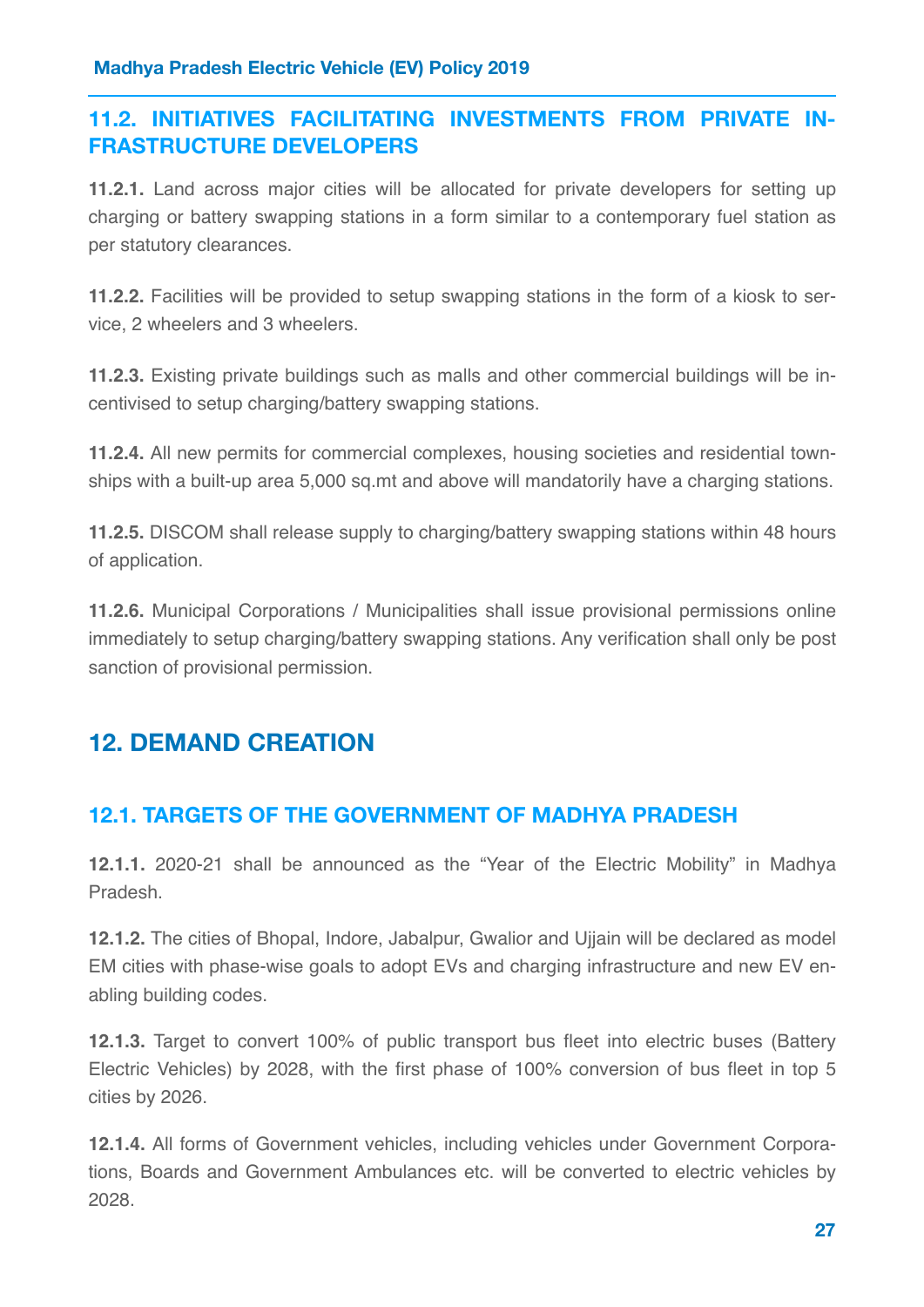**12.1.5.** Target to convert 100% of all commercial & logistics fleets to electric fleet by 2028. These fleets can belong to any government organisation, Public Transport Special Purpose Vehicle (SPVs), educational institutes, hospitals or corporates and other institutions.

**12.1.6.** Phase out all fossil fuel based commercial fleets and logistics vehicles in all cities by 2030.

**12.1.7.** Smart Cities in the state will also include and design projects to support for charging infrastructure stations. Identified areas will be designated as "E-Zones" with entry only to non-fossil fuel based vehicles.

<span id="page-28-0"></span>**12.1.8.** These cities will develop specific goals of charging infrastructure density within a defined timeline linked to target for deployment of EVs. These cities will create mobility blueprints and make provision in infrastructure needs to support the charging stations and EV only zones.

**12.1.9.** One or more of higher registration, renewal, parking fees, congestion charges, taxes/cess on sale, and limitation of entry into city limits etc. will be levied on sale/usage of highly polluting vehicles in order to support the switch to environmentally friendly vehicles.

**12.1.10.** Multiple government offices and public areas will be chosen for installing public charging equipment that can be used by all.

**12.1.11.** GoMP will support CSR initiatives in the Electric mobility ecosystem, as per the guidelines of GOI.

**12.1.12.** PPP models in public transport, using purely EVs, will be offered based on selected routes/EV Zones (eZones).

# **12.2. PROMOTING USAGE OF APP BASED E-AUTOS AND E-CABS**

**12.2.1.** Increased use of e-cabs and e-autos will have a positive impact on air pollution. With a view to promote the use of these vehicles, the following measures will be adopted for a period three years from the date of notification of this policy:

**12.2.2.** App-based aggregators and ride hailing service providers who provide mobility solutions will be invited to participate in the "App-based e-cab/e-auto user incentive scheme". App-based aggregators who participate will need to aggregate a fleet of e-autos and/or ecabs and offer rides in these vehicles.

### **12.3. COMMUNICATION**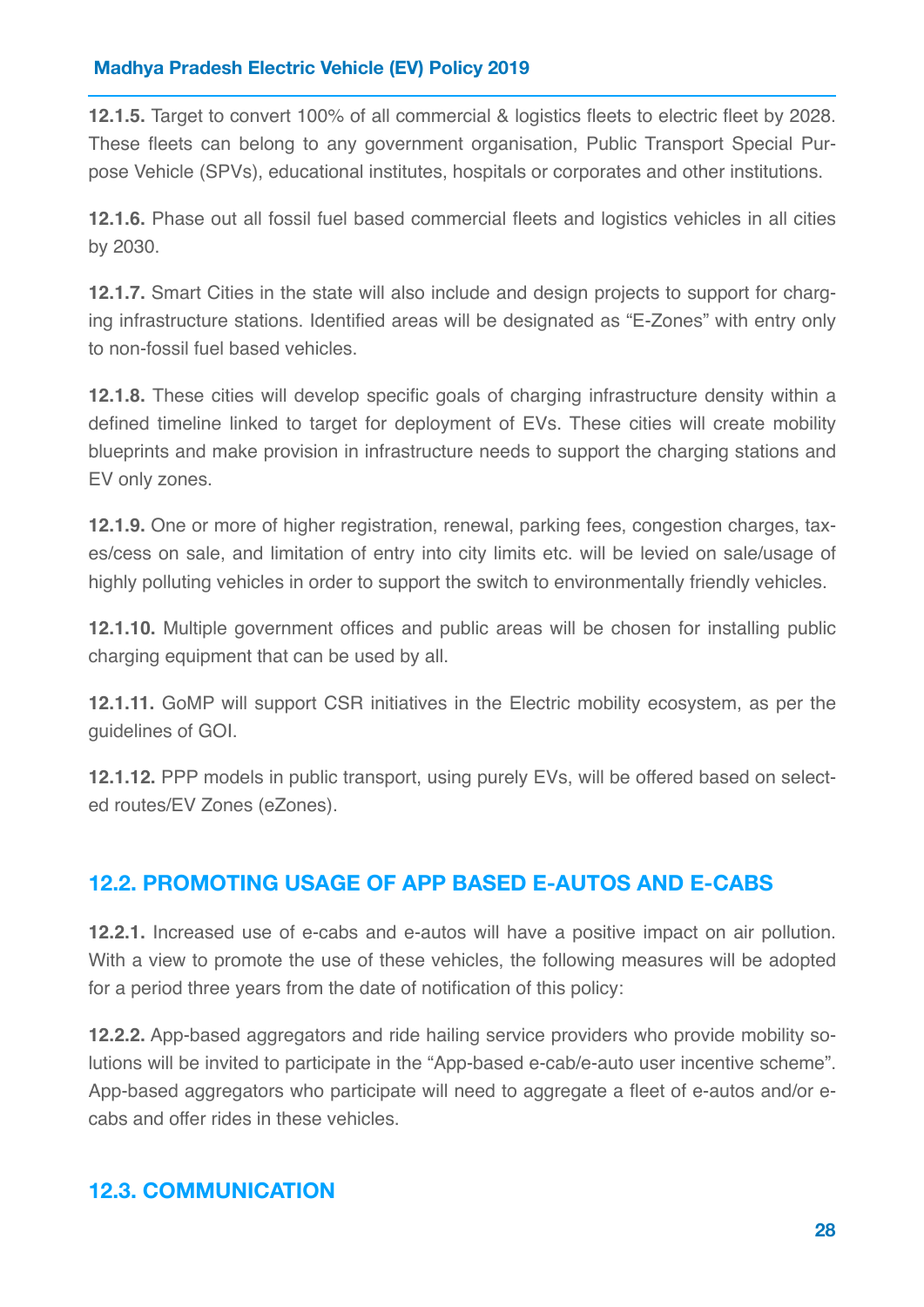**12.3.1.** The government notices that communication to create awareness amongst people is very crucial to further the growth of electric vehicle.

**12.3.2.** Test rides in collaboration with various vehicle manufacturers, green days in the capital region and other cities will be promoted to take the new technology to the common man.

# **13. RECYCLING ECOSYSTEM – BATTERY AND EVS**

- (i) EV batteries typically need to be replaced once they have degraded to operating at 70- 80% of their capacities. EVs are therefore going to outlive the batteries powering them, with a vehicle requiring about two batteries in a 10-year life span.
- <span id="page-29-0"></span>(ii) Batteries that have reached their end of life will need to be either reused or recycled. Lack of adequate reuse or recycling will have a high environmental cost. Not only do EV batteries carry a risk of giving off toxic gases if damaged during disposal, but core materials such as lithium and cobalt are finite and very expensive to extract.
- (iii) The Madhya Pradesh Electric Vehicle (EV) Policy 2019 will encourage the re-use of EV batteries that have reached the end of their life and setting up of recycling businesses in collaboration with battery and EV manufacturers that focus on 'Urban Mining' of rare materials within the battery for re-use by battery manufacturers.

# **13.1. REUSE OF EV BATTERIES**

<span id="page-29-1"></span>**13.1.1.** Energy Operators (EOs) and Battery Swapping Operators (BSOs) will operate as end of life battery recycling agencies. EV owners can deposit vehicle batteries that have reached their end of life at any charging point or swapping station operated by an Energy Operators (EOs) or Battery Swapping Operators (BSOs) and in return get a remunerative price for this battery. Disposal of EV batteries in any other manner – e.g., in landfills or as scrap, will not be allowed.

**13.1.2.** A nodal agency shall be appointed by GoMP to act as an aggregator to facilitate and monitor sale and purchase of EV batteries that are at least 70% of rated capacity. These batteries will be purchased from Energy Operators (EOs) and Battery Swapping Operators (BSOs) and will then be re-used as 'power banks' to store renewable energy.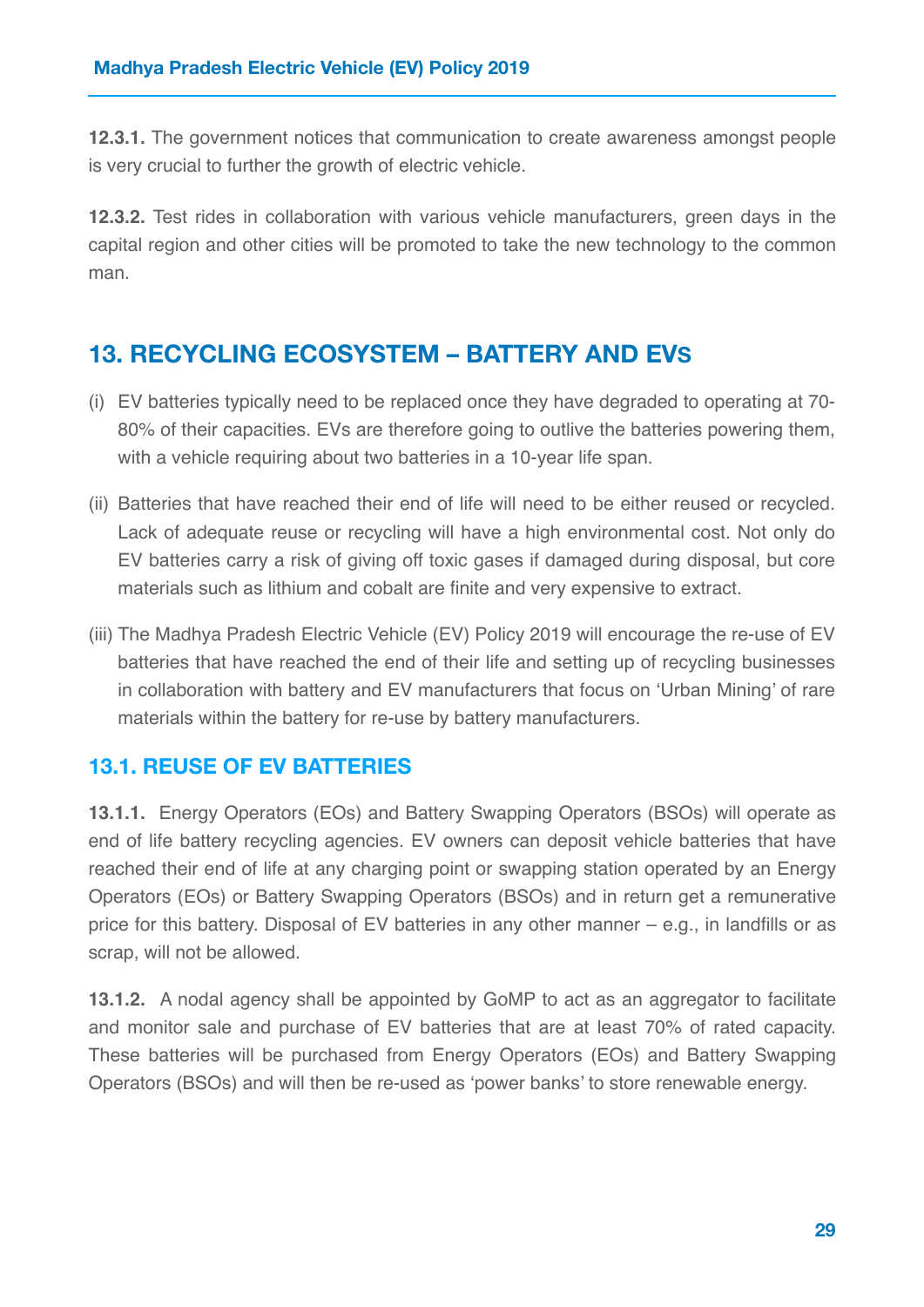## **13.2. END-OF-LIFE BATTERY AND EV RECYCLING**

**13.2.1.** EV batteries that cannot be re-used, either because of poor condition of the battery or lack of demand for reuse, will be sent to recycling facilities. At these recycling facilities, high value battery materials (e.g., Nickel and Cobalt) will be recovered and then sold to battery manufacturers for re-use.

**13.2.2.** GoMP will invite battery recycling businesses to establish a presence in Madhya Pradesh. Appropriate protocols and investment subsidies for setting up such a business shall be notified by GoMP after consultation with stakeholders, especially battery and EV manufacturers. Battery recycling businesses will purchase end of life batteries from Energy Operators (EOs) and Battery Swapping Operators (BSOs) as per mutually agreed prices.

# **14. MANUFACTURING**

<span id="page-30-0"></span>To promote the manufacturing of EV and its components in Madhya Pradesh, the GoMP shall provide the marginally increased incentives including land concessions and FAR relaxation with respect to the incentives that are already been sanctioned under Industrial Promotion Policy 2010 as applicable with amendments to EV manufacturing units, as the case may be. The EV manufacturing units shall be eligible for R&D grants including subsidy on stipend for research scholars who do quality research in electric mobility and its components, patent registration and quality certification as per Madhya Pradesh Industrial Promotion Policy 2010 as applicable with amendments.

# **15. RESEARCH & INNOVATION ORIENTED INDUSTRIAL DE-VELOPMENT**

GoMP shall encourage research and innovation oriented development in the domain of Electric vehicles. Madhya Pradesh wants to be the hub not only for manufacturing of EV but also for R&D focusing on next generation of battery management systems, drivetrain components, battery chemistries, fuel cell systems and intelligent transportation systems. The EV manufacturing units shall be eligible for R&D grants as per Madhya Pradesh Industrial Promotion Policy 2010 as applicable with amendments.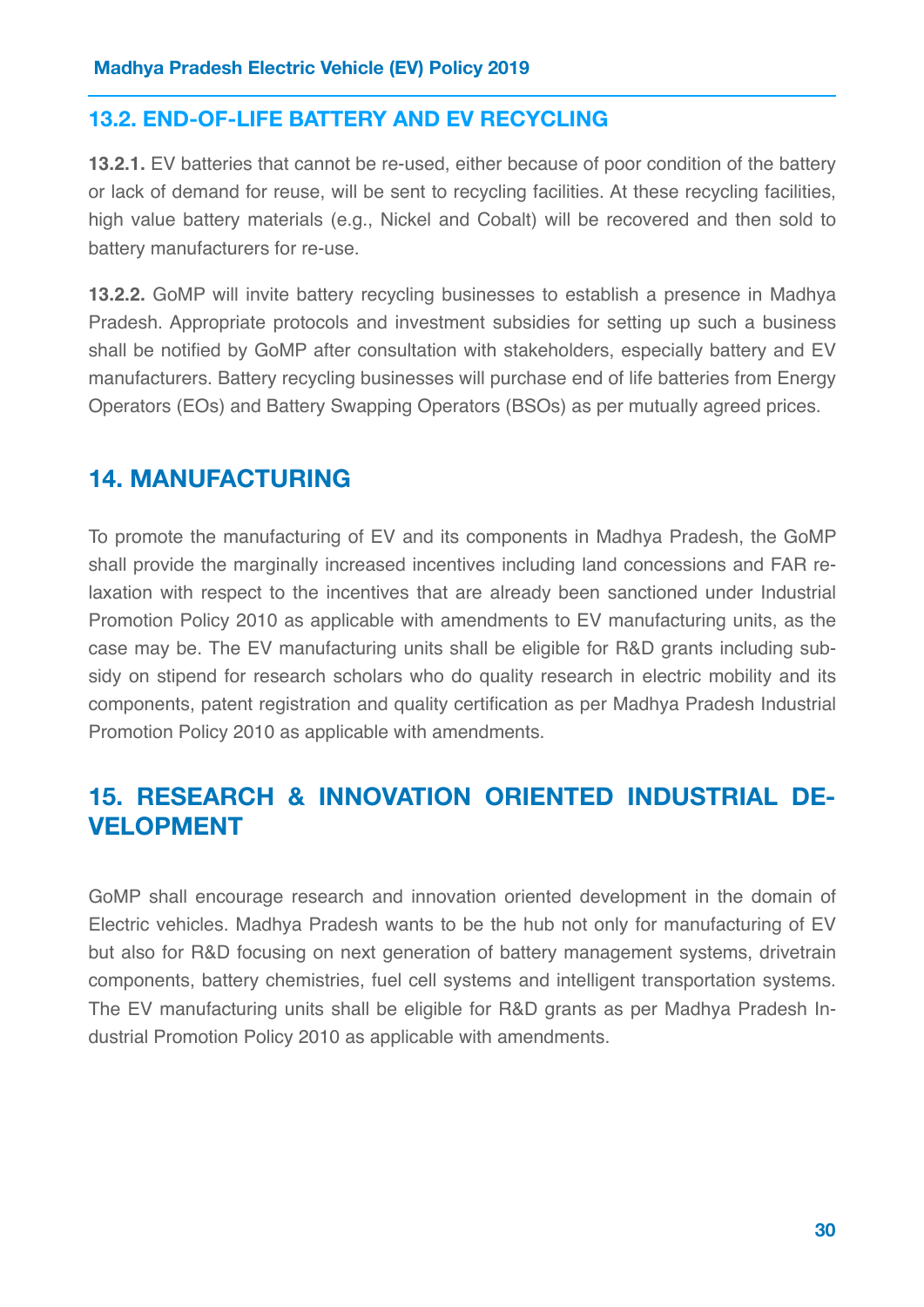# **15.1. TESTING AND QUALITY CONTROL LABS**

**15.1.1.** In coordination with National automotive testing and R&D Infrastructure (NATRiP), GoMP shall strive to set-up quality testing centre for EVs.

<span id="page-31-0"></span>**15.1.2.** These facilities would be accessible to all manufacturers in the sector.

# **15.2. SKILL DEVELOPMENT INITIATIVES**

**15.2.1.** State will identify required quantum of skilled manpower, map EV specific skill sets and provide courses at different levels of education – matriculation and above. Polytechnics, Local Industrial Training Institutes (ITIs), employment exchange centres, technical institutes will be prepared to introduce EV courses & train technicians and engineers.

# **16. CREATING JOBS – VOCATIONAL TRAINING AND R&D**

A large number of new jobs can be created due to increasing EV adoption – e.g., e- auto and e-cab drivers, charging station operators and EV service mechanics. Madhya Pradesh has the opportunity to become a hub for the provision of training related to jobs in the EV eco-system. Following policy measures will be taken to train personnel for the EV eco-system:

**16.1.** In partnership with auto Original Equipment Manufacturers (OEMs), Energy Operators (EOs) and Battery Swapping Operators (BSOs), vocational courses will be designed to train EV mechanics and charging station staff. These courses will be delivered through the Skill Centres (SCs) set up through PPP (public private partnerships) with OEMs by the GoMP.

**16.2.** Private Sector Partners – i.e., auto OEMs, EOs and BSOs will be allowed to conduct their own captive staff training at the skill centres (SCs).

**16.3.** The Government of Madhya Pradesh ('GoMP') will conduct regular recruitment 'fairs' at the SCs for private sector recruiters who would like to hire trained personnel.

**16.4.** SCs will also offer short re-training courses for ICE mechanics who would like to be trained in repairing and servicing EVs. These part time courses will be offered through the year at concessional fees.

**16.5.** High levels of EV penetration and availability of charging infrastructure will offer an opportunity to design and test new models of electric mobility and charging equipment. A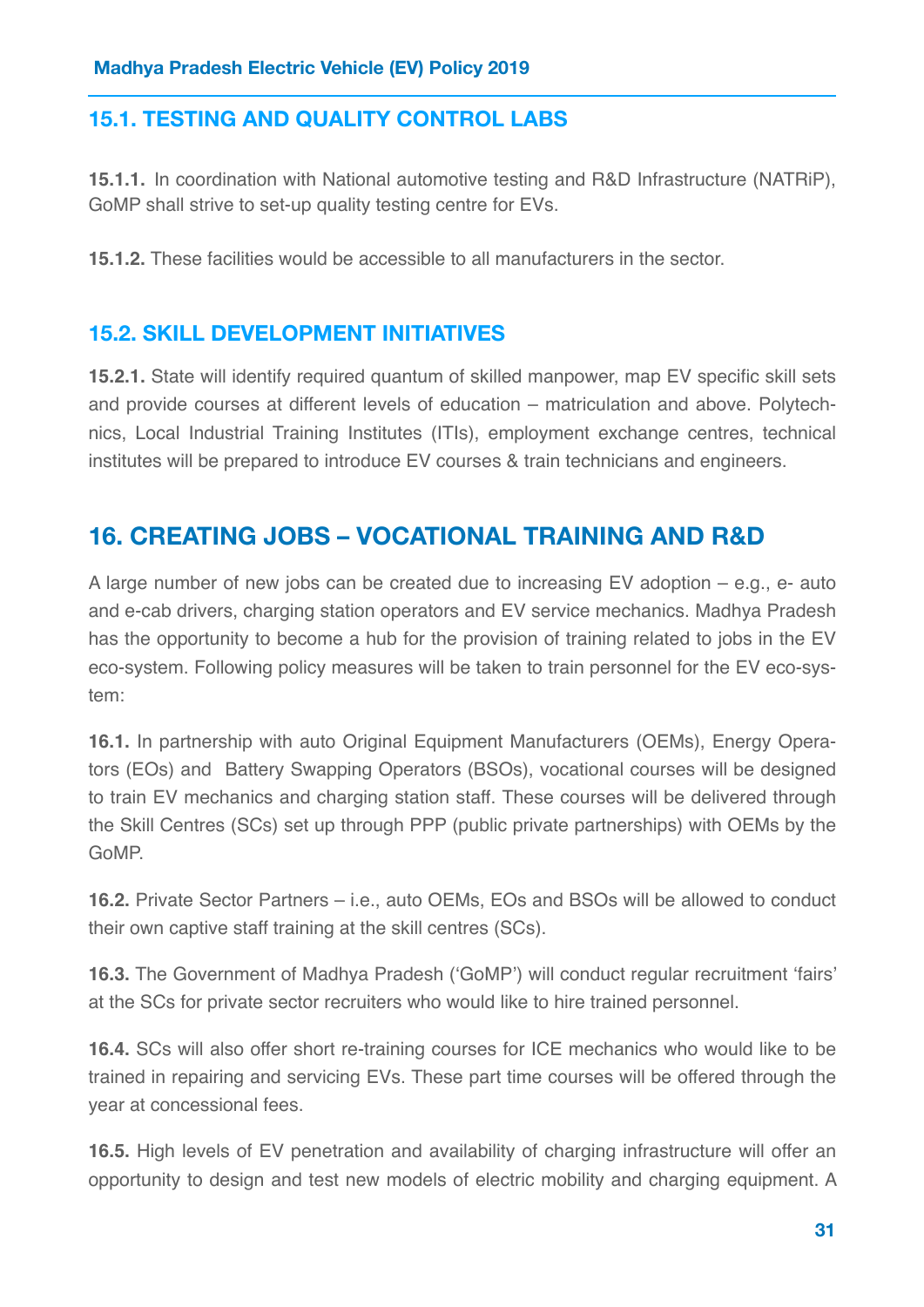Centre of Excellence focused on design and use of EVs will be funded by the Government of Madhya Pradesh ('GoMP') and set up at one of the Central or State universities within Madhya Pradesh. This Centre will focus on improving usage and efficiency of EVs and charging equipment.

# **17. POLICY IMPLEMENTATION**

**17.1.** Madhya Pradesh Urban Development & Housing Department (UDHD), Government of Madhya Pradesh ('GoMP'), will be the nodal department for the implementation of Madhya Pradesh Electric Vehicle (EV) Policy 2019. Following measures shall be taken to ensure a smooth implementation of various proposals in Madhya Pradesh Electric Vehicle (EV) Policy 2019.

**17.2.** A State Electric Mobility Board (Madhya Pradesh Electric Mobility Board "MPEMB") shall be constituted as the apex body for effective implementation of the Madhya Pradesh Electric Vehicle (EV) Policy 2019. It will be chaired by the Hon'ble Minister of Urban Development, Government of Madhya Pradesh ('GoMP'), and comprise of the following members:

- (i) Principal Secretary (Urban Development and Housing Department)
- (ii) Principal Secretary (Power)
- (iii) Principal Secretary (Finance)
- (iv) Principal Secretary (Industry)
- <span id="page-32-0"></span>(v) Principal Secretary (Technical Education & Skill Development & Employment)
- (vi) Principal Secretary (Transport)
- (vii)Commissioner (Urban Development and Housing Department)
- (viii)Commissioner (Transport) Member Secretary
- (ix) Upto 5 experts from Industry, Academia and Civil society to be nominated by Hon'ble Minister of Urban Development, GoMP

<span id="page-32-1"></span>**17.3.** The Madhya Pradesh Electric Mobility Board (MPEMB) will be fully empowered to sanction the expenditure of funds collected under the various incentive schemes and projects emanating out of the Madhya Pradesh Electric Vehicle (EV) Policy 2019. The Board will meet at least once every three months and will perform the following roles: